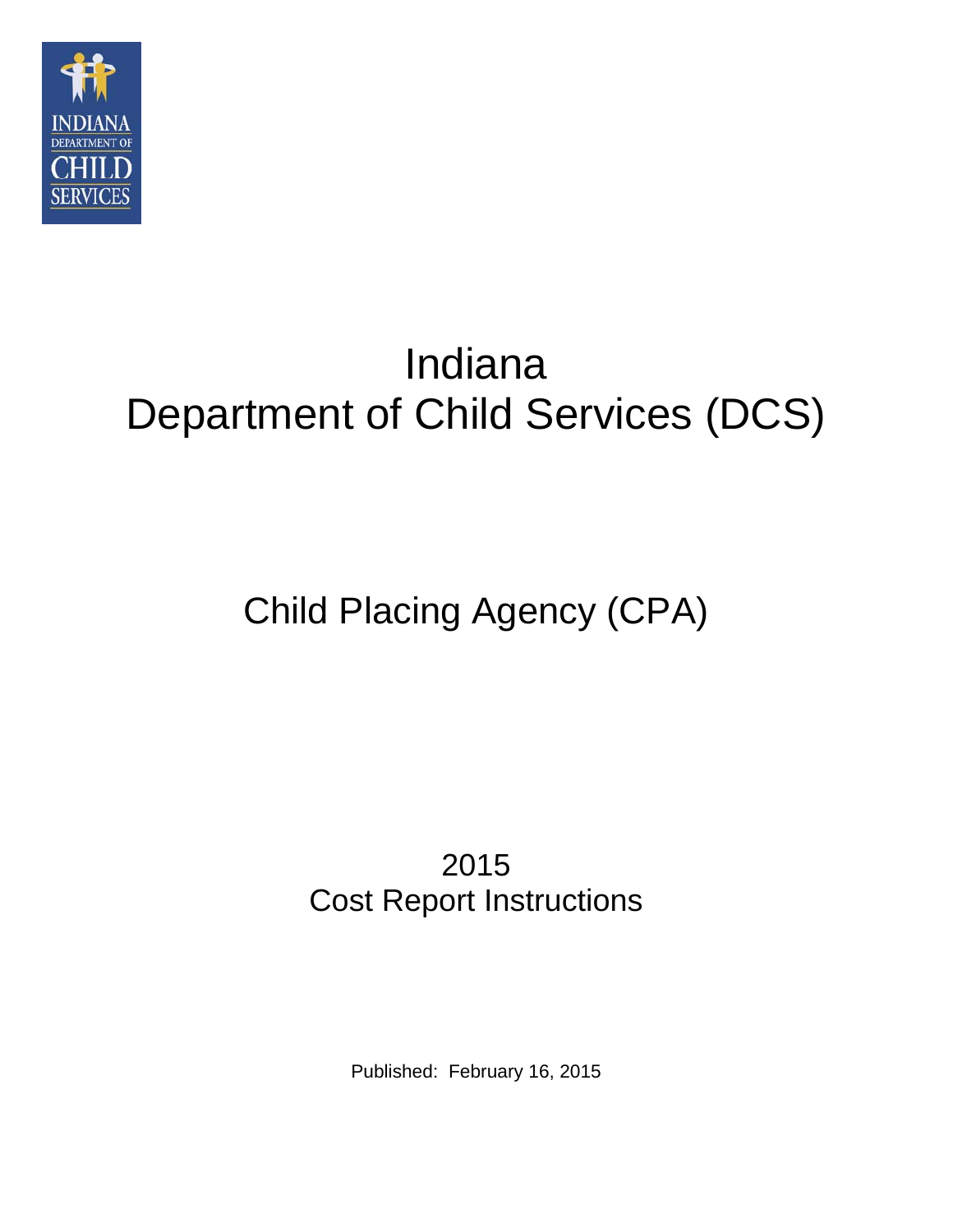### **Table of Contents**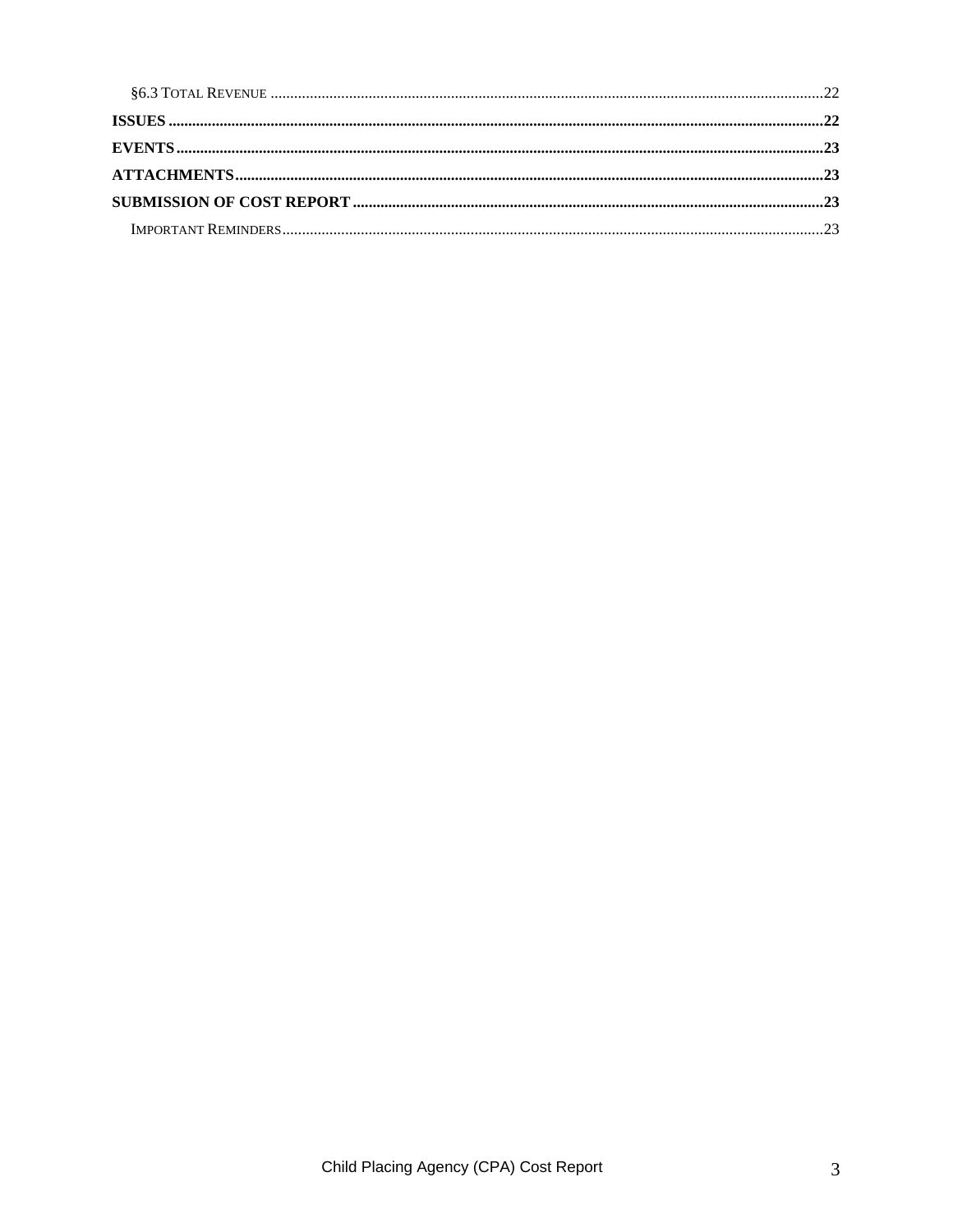## **Child Placing Agency (CPA) Cost Report Instructions**

## **Introduction**

The CPA Cost Report is a cost vehicle established by the Indiana Department of Child Services (DCS). Information obtained from this cost report is used to establish rates for the reimbursement of Title IV-E eligible costs of Title IV-E eligible children placed in Title IV-E eligible facilities, as well as establishing a payment rate for costs and services that may be made to child placing agencies as referenced in Rule 17. Rate Setting for Child Placing Agencies (465 IAC 2-17).

#### http://www.in.gov/legislative/iac/iac\_title?iact=465

In order to establish both an Indiana Title IV-E Claimable Rate and a DCS payment rate, participation in the CPA RMS and completion of the CPA Cost Report are requirements for all Indiana operators of public and private child placing agencies.

## **CPA COST REPORT OVERVIEW**

The following sections offer an overview of the CPA cost reporting process, define common terms used throughout these instructions, and provide general guidelines for completing the cost report.

#### **COST REPORTING**

Cost report should include all direct and indirect costs associated with the operation of the CPA. Costs included in the cost report can be grouped and/or categorized in several different ways:

- 1) Costs directly attributable to a program or facility may be charged in their entirety, for example, a staff person working within a single program or facility may have 100% of their time charged to that entity.
- 2) Costs not attributable to a single program, facility or activity must be distributed based on a documented allocation methodology, for example:
	- a. A staff person who spends a portion of their time working for several different agency programs or divisions should have their related cost allocated by some (substantiated and documented) methodology.
	- b. Staff that spend their time doing an assortment of activities such as training foster parents, helping license foster family homes, and other administrative functions, should be included in the RMS process and their cost allocated by the annualized results within the cost reporting process.
- 3) Administrative costs can either be categorized as direct or indirect. For a vendor who operates multiple programs, include administrative overhead costs under the "Indirect Costs" tab of the I-Rate Cost Report.

#### **EXPLANATION OF COMMON TERMS**

To facilitate the completion of the cost report, cost related terms used throughout the instructions are defined and a brief explanation of their application is given.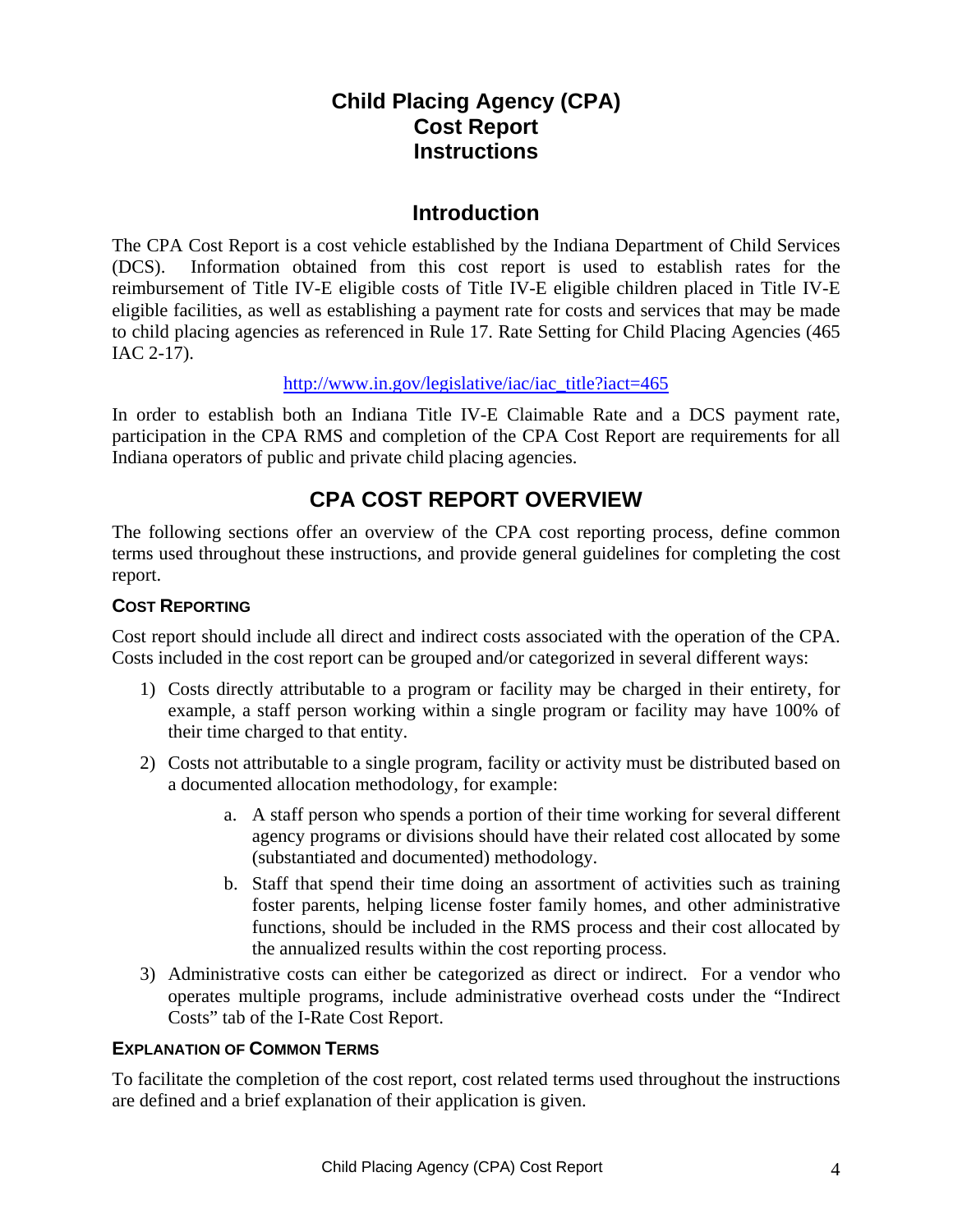#### **Reported Cost**

For a cost to be included on the cost report it must meet the following general criteria:

- Be reasonable for the performance of the agency's activities
- Be allocated consistently across all programs
- Be adequately documented

#### **Reasonable**

As stated in 465 IAC 2-17-16 and 48 CFR Part 31 Section 201-3, a cost is reasonable if, in its nature and amount, it does not exceed that which would be incurred by a prudent person in the conduct of competitive business.

#### **Allowable vs. Unallowable**

Allowable costs are those costs that are generally considered eligible for federal reimbursement based on the cost principles established in Federal transmittals such as OMB Circular A-122 or A-87. Consult the appropriate OMB Circular or contact the DCS Rate Setting Unit for clarification of any questions you may have.

A cost is unallowable for federal reimbursement based on established federal cost principles. Because a cost is considered unallowable it does not mean that the cost should not be included on the cost report. Costs that are not allowable based on federal guidelines should be placed in the [Unallowable] column on the cost report.

For a complete listing of federal allowable and unallowable costs, please refer to the following document:

Uniform Administrative Requirements, Cost Principles, and Audit Requirements for Federal Awards: http://www.gpo.gov/fdsys/pkg/FR-2013-12-26/pdf/2013-30465.pdf

The cost report instructions are general, and do not supersede the above referenced federal publications.

#### **Direct Cost**

Direct costs are those that can be identified specifically with a particular final cost objective, i.e., a particular program, service or other direct activity of an organization. On the cost report, direct costs are those costs that are directly incurred by the agency to place children in the programs listed in §1.1 Programs on the "Programs" tab of the cost report.

#### **Administrative Cost**

For the purposes of this report, administrative costs can be classified in one of the following two categories: administrative costs directly related to the placing of a child in a foster family home (Direct Administrative), and administrative costs related to the general operation of the agency, facility, or program (Indirect Administrative).

Those administrative costs related to general operation, and not directly attributable to the placing of a child in a foster family home, should be included as an indirect cost on the "Indirect Costs" tab of the cost report. An example of this type of cost may be a facility operating within Indiana that has executive level administrative staff located in another state.

Administrative costs that can be directly attributed to the placing of a child in a foster family home may be included on the "Personnel Costs" and "Program Costs" tabs of the cost report. Examples of these administrative costs may include: administrative staff providing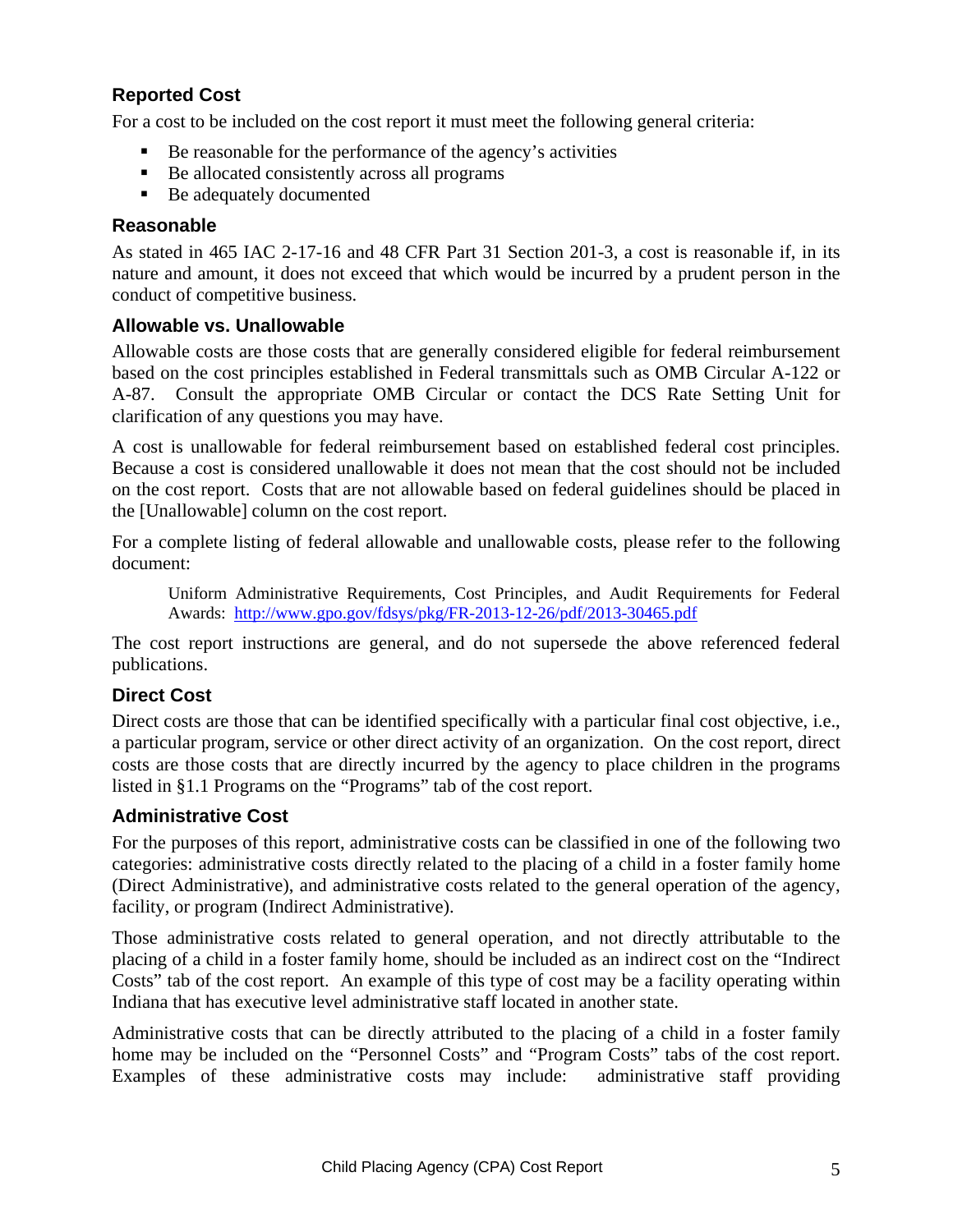programmatic or direct service supervision over child placement activities, payroll related costs, clerical support, and related occupancy costs.

#### **Indirect Cost**

Indirect costs are those that have been incurred for common or joint objectives and cannot be readily identified with a particular final cost objective. After direct costs have been determined and allocated to a program or service, indirect costs are those remaining to be allocated to benefiting cost objectives. A cost may not be allocated to a program's indirect cost section if that cost has been assigned to the program as a direct cost.

Because of the diverse characteristics and accounting practices of agencies, it is not possible to specify types of costs that may be classified as indirect costs in all situations. However, typical examples of indirect costs for many organizations may include:

- depreciation or use allowances on administrative buildings and equipment
- costs of operating and maintaining such facilities
- general administration and general expenses, such as the salaries and expenses of executive officers, general administration, human resources, finance, facilities management, management information systems, and fundraising/development
- **n** management or administrative fees

#### **Allocation Methodology**

Documentation and/or description of the procedures used to distribute costs, direct or indirect, to programs and to the direct service columns on the cost report are required. For example, a child caring agency operating two separate programs, may allocate incurred cost to these programs based on the total utilization (census days) for each program

When possible, costs should be allocated across the cost report direct service columns if there is clear delineation and documentation for the allocation. Examples of this type of allocation may include:

- Utilities paid for a child placing agency that does not include space provided for administration, adoption/permanent placement services, or counseling and therapy should be allocated completely to [Case Management].
- Utilities paid for a child placing agency that includes space for administration, counseling, and medical services, should be distributed across the appropriate direct service cost columns based on a reasonable allocation methodology like the square footage for each type of space (i.e. [Administrative], [Behavioral Health], and [Medical]).

There are many reasonable ways to allocate costs across programs or activities. In general, the methodology you choose should fairly distribute costs based on all benefiting programs and/or activities.

#### **Random Moment Sample (RMS) / Time Study**

A time study or RMS is a statistically based process to gather information from direct service child placement staff members on how they spend their time. The information collected will be used to distribute the cost of child placement staff.

## **Entities Covered by the Cost Report**

The CPA Cost Report is to be used in reporting actual costs incurred in the operation of a child placing agency. Providers shall complete one cost report for the CPA, regardless of the amount of locations.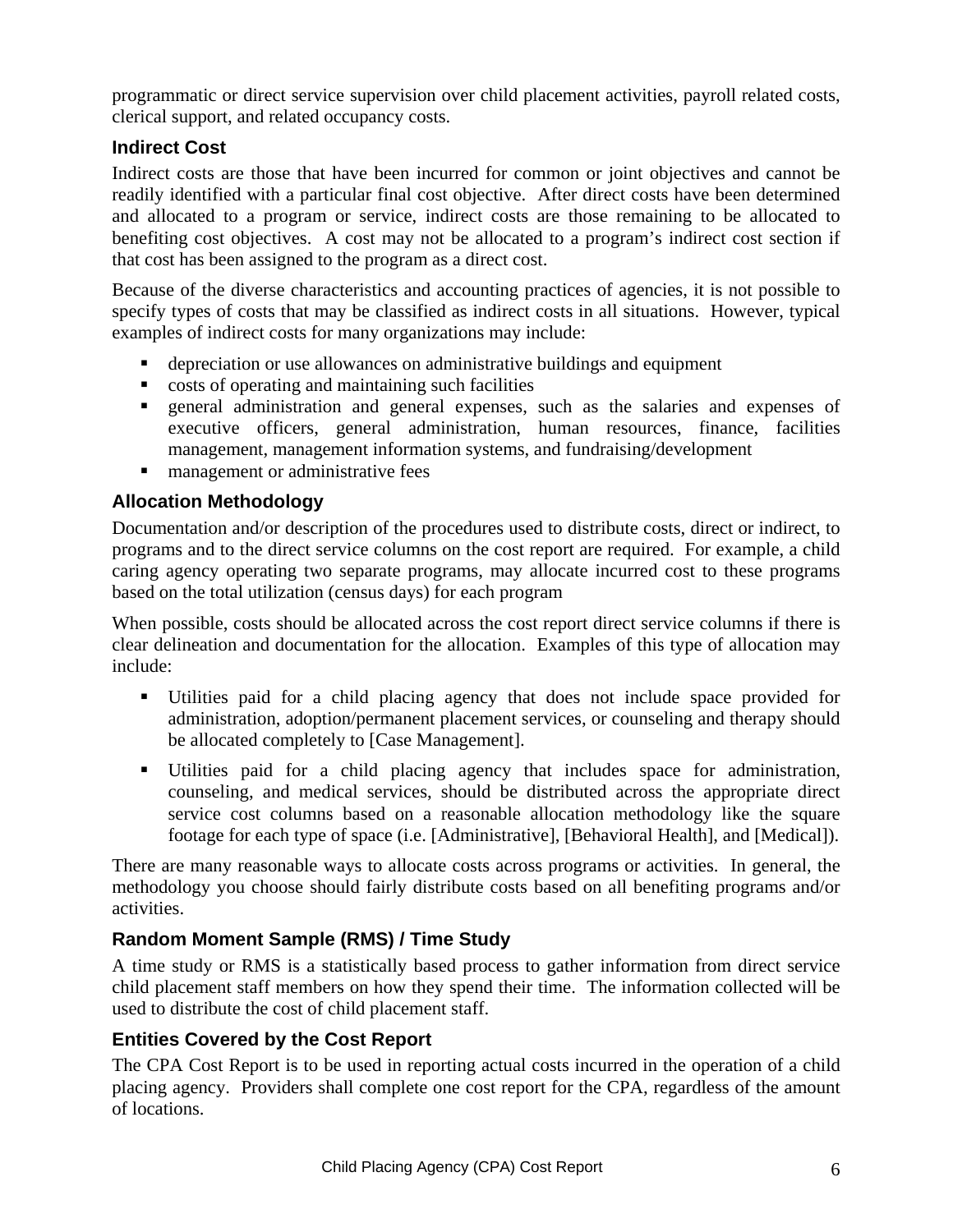#### **Multi-Function and Parent Agencies**

Agencies operating facilities or programs in addition to those included in this cost report must allocate administrative costs across all benefiting entities. For instance, an agency that provides services to children and adults must allocate their administrative costs proportionately to each of these programs.

It is understood that multi-function agencies, or providers responsible to a parent agency, may incur indirect administrative costs. It is recognized that such indirect costs for multi-function agencies are necessary and allowable. Identification and allocation of indirect administrative costs to this report are addressed by the instructions for the "Indirect Costs" tab of the cost report.

#### **Reporting Period**

Cost report must reflect actual costs incurred for the previous calendar year. An exception to this requirement is allowed only for a new facility that has been in operation for less than one year. Per 465 IAC 2-17-21(j), if the CPA has not been licensed, or operated a program for which an administrative payment is required, for a period of at least twelve (12) months before the cost report is due to the department, the CPA shall submit a cost report utilizing a comprehensive twelve (12) month operating budget for the new program at least ninety (90) days before the start of the program. The department will utilize its rate setting methodology as provided herein to establish an administrative payment for the new program. The cost report shall be in the form specified or approved by the department.

#### **Record Retention**

Records used to complete the cost report must be retained for a minimum of three years from the end of the rate year for which the report is applicable. Records should include, but are not limited to:

- **financial**
- **Perogrammatic**
- $\blacksquare$  recipient records
- allocation methodologies

If any litigation, administrative review, claim, negotiation, audit, or other action involving the records has been started before the expiration of the three-year period, the records shall be retained until completion of the action and resolution of all issues which arise from it, or until the end of the regular three-year period, whichever is later.

As part of the CPA Rate process, DCS may conduct on-site audits of the financial and programmatic information used as the basis for the cost report(s). A report is generated for each audited cost report that addresses whether reported costs are adequately supported, allowable, reasonable, allocated appropriately, and eligible for reimbursement under Title IV-E as well as reasonable per 465 IAC 2-17.

#### **Effective Date of Approved Rates**

For the purposes of the current cost reporting cycle, costs should be included for the period January 1, 2014 through December 31, 2014. These costs will be used to set both a Title IV-E Rate, as well as a DCS Payment Rate, that will be effective January 1, 2016. Report(s) need to be submitted to the DCS Rate Setting Unit no later than **March 31, 2015**.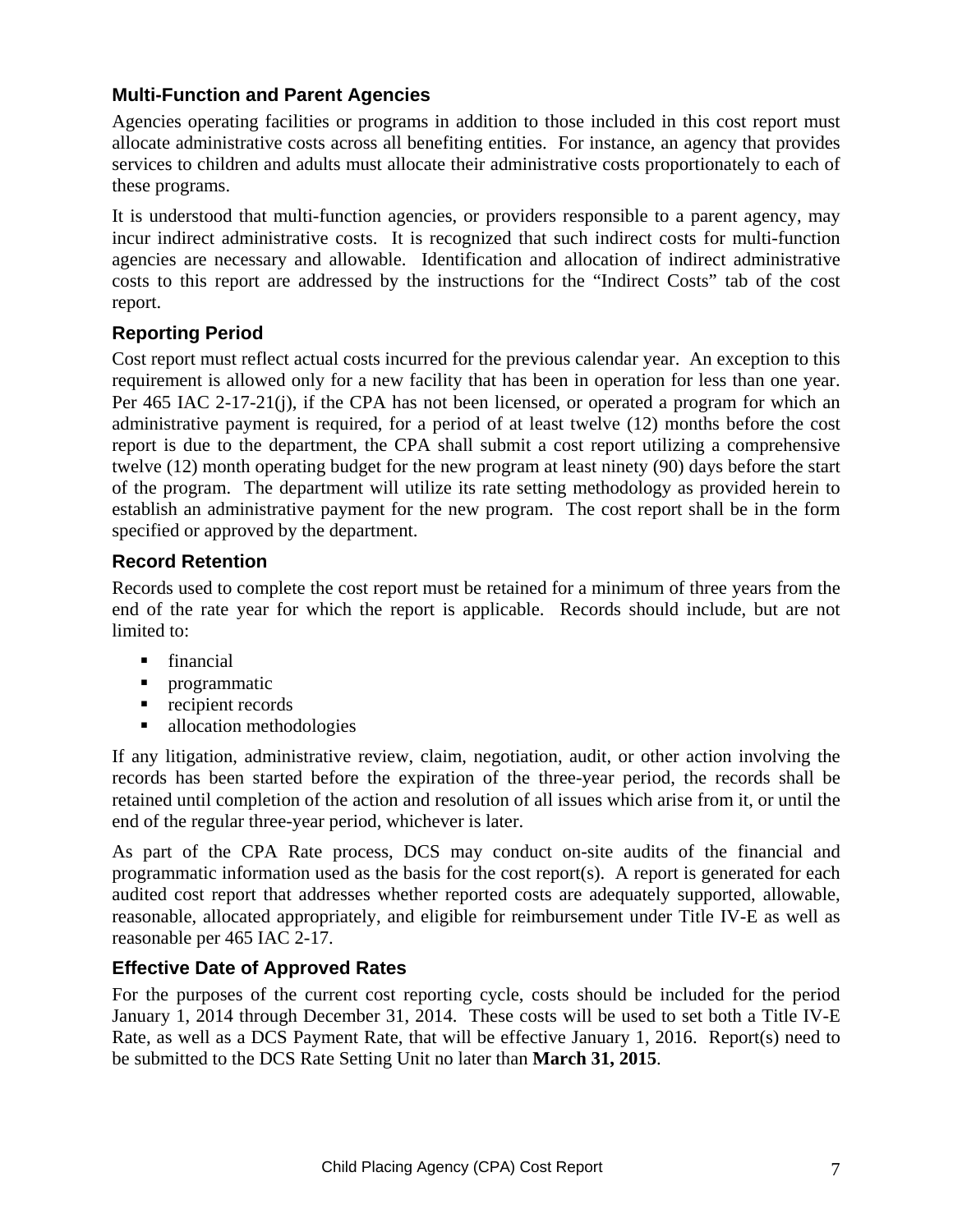#### **General Guidelines for Completing the Report**

An agency should take special care to be accurate and consistent in reporting only costs for child placing agencies. If it is later determined that an approved rate was based on inaccurate information, the rate(s) will be recalculated.

An agency that operates more than one type of program (residential, day treatment, adoption, etc.) should have, and retain on file at the agency, a cost allocation methodology that fairly and equitably distributes the costs to each of the various programs.

#### **COST ACTIVITY COLUMNS**

The cost report is broken down into columns that correspond to typical activities or services performed by child placing agencies. The following is an explanation for each of the columns that are utilized on the report.

#### **Total**

Total cost of an item, salary, or service for the reporting period. This column automatically calculates costs as they are allocated out amongst the remaining columns listed, i.e. [Administrative] through [Unallowable]. This is true in all sections except for §3.2 Fringe Benefits & Payroll Taxes, §5.1 Indirect Personnel, and §5.2 Indirect Operating, where you are to only include the total applicable cost; the allocation of this total is done for you by a preset methodology.

#### **Administrative**

This column is used to report costs that are necessary administrative and managerial functions of the child placement agency program. For salaries, this would include the cost of such positions as an executive director, intake coordinator, secretary, bookkeeper, accounting and payroll staff, and staff trainer.

#### **Adoption**

This column is used for any activity related to the permanent placement of a child into an adoptive home.

#### **Time Study**

This column is used only for costs included within §3.1 Salaries and Wages, and §3.3 Contracted Services sections of the cost report. This column should be used to report 100% of costs related to the following staff functions:

- staff performing recruitment and/or licensure of foster family homes
- staff responsible for the direct supervision and/or training of foster parents/staff
- staff performing case plan development and management activities
- staff performing placement of child into foster family homes/facilities

#### **Case Management**

This cost column should identify costs of activities that are allowable foster care administrative costs necessary for the operation of the foster care program. Such activities include, but are not limited to:

**Child Placement Activities**: This includes costs of activities that are required for the placement of a child to the most appropriate setting (pre-placement, initial placement and subsequent placement).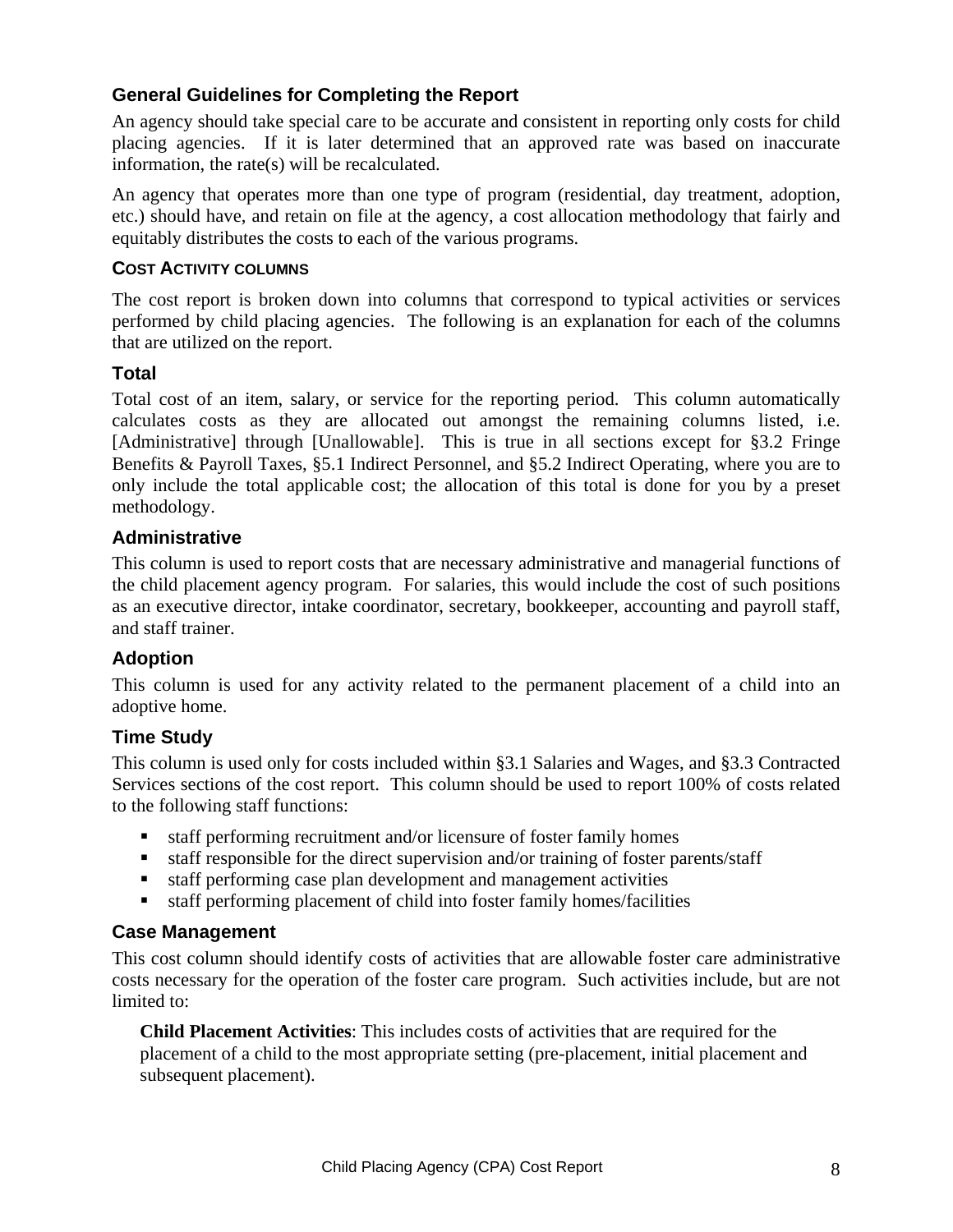**Foster Parent & Staff Training / Supervision**: This includes the cost of training and supervising foster parents and staff. Activities necessary for the provision of and/or participation in training (initial and ongoing) related to carrying out responsibilities, functions and duties as a foster parent in caring for children, and the supervision/support of foster parents and/or direct staff providing oversight to foster child placements.

**Recruitment & Licensure**: This includes the necessary costs involved in the recruitment and licensure of foster homes (including specialized foster homes).

**Case Plan Development & Management**: This includes the cost of developing or assisting in the development of the required case plan components under child welfare services. This includes Title IV-E Foster Care regulations that the Department of Child Services must meet.

#### **Non IV-E (IL & Recreation)**

This column includes recreation costs that do not clearly substitute for the daily care and supervision of children. This column also includes costs to provide independent living services that are outside what would be normally provided during daily supervision. If independent living services costs is a part of the case plan for a child, it should be allocated to either [Time Study] (if personnel related), or [Case Management] (if not personnel related).

#### **Behavioral Health**

This column is used to identify the cost of providing clinical behavioral health services for the child and child's family in order to meet the mental health and addiction treatment needs of the child. These services may include behavioral health counseling and therapy, Medicaid eligible or billed services, addictions counseling, case management related to behavioral health, crisis intervention, medication training and support, skills training and development and other clinical services that are specifically related to the child's behavioral health care needs.

#### **Medical**

Medical refers to the cost involved in the administration of medical procedures that require individuals carrying out the procedures to be licensed under State law as medical professionals. *Examples*:

- diagnosing and evaluating a child's health condition
- provision of medical services by a licensed medical professional
- assisting in implementing medical/health regimen

#### **Education**

This cost column includes the provision of:

- traditional school based educational instruction
- tutoring or remedial educational assistance
- transportation school or related educational facilities

#### **Unallowable**

Unallowable is used for those costs that are related to activities that are either (A) unallowable for federal reimbursement or (B) an expenditure that is deemed unallowable per 465 IAC 2-17-  $23(c)$ .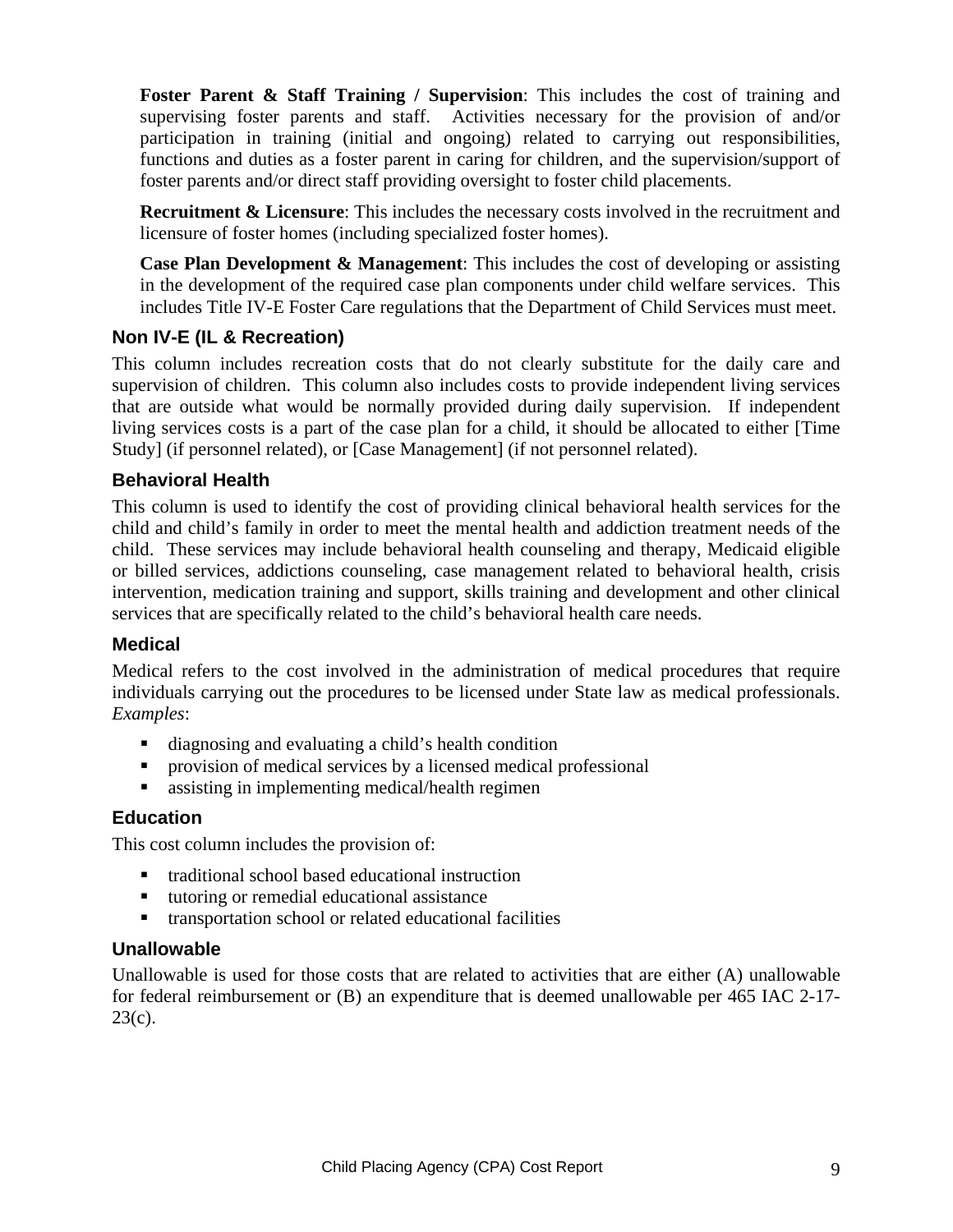## **Cost Reports**

Cost reports are to be entered and submitted via the I-Rate module of the KidTraks portal of MaGIK. This module can be accessed through the following hyperlink: https://magik.dcs.in.gov/. Once logged in, click on the KidTraks link on the left to enter the KidTraks system.

After you have entered Kidtraks, cost reports can be created by clicking on "Contracts" in the blue menu bar, and then selecting "I-Rate".

| <b>T</b> raks                   |                 |                                                                                              |                                            |                      |                            |                                               |                      | Training Environment   Welcome Corey Greenya   Change Vendor   Log Out                                      |   |
|---------------------------------|-----------------|----------------------------------------------------------------------------------------------|--------------------------------------------|----------------------|----------------------------|-----------------------------------------------|----------------------|-------------------------------------------------------------------------------------------------------------|---|
| part of the MaGIK family        |                 |                                                                                              |                                            |                      |                            | <b>Rail Vendor Profile 88 Account Profile</b> | $\boxtimes$ Messages | Search                                                                                                      | α |
| <b>Account Home</b>             | <b>Invoices</b> | <b>Payments</b>                                                                              | Contracts $\sim$                           | Referrals $\sim$     | $\text{Cases} \rightarrow$ | Help                                          |                      |                                                                                                             |   |
|                                 |                 |                                                                                              | <b>Contracted Services</b>                 |                      |                            |                                               |                      |                                                                                                             |   |
| <b>Account Home - IRATE, IN</b> |                 |                                                                                              | Licenses and Programs                      |                      |                            |                                               |                      |                                                                                                             |   |
|                                 |                 | During this time of year KidTraks Invoicing I<br>as possible. Thank you for your patience du | <b>Contracting Opportunities</b><br>I-Rate |                      |                            |                                               |                      | f invoice submissions. Our staff is working diligently to process invoices for you as quickly $\rightarrow$ |   |
| <b>Announcements</b>            |                 |                                                                                              | <b>Welcome to the KidTraks System</b>      |                      |                            |                                               |                      |                                                                                                             |   |
| 0 announcements                 |                 |                                                                                              | <b>Recent Activity</b>                     | <b>Billing Codes</b> |                            |                                               |                      |                                                                                                             |   |
| Quick Links                     |                 |                                                                                              |                                            |                      |                            |                                               |                      |                                                                                                             |   |

**Add Cost Report:** Select the "Add Cost Report" button on the Cost Reports tab in I-Rate.

|   |    | Cost Reports    | <b>Cost Allocations</b>  |                                 |                            |                       |                          |
|---|----|-----------------|--------------------------|---------------------------------|----------------------------|-----------------------|--------------------------|
|   |    |                 |                          |                                 |                            |                       | Add Cost Report          |
| ⊟ |    | $\pm$           |                          |                                 |                            |                       |                          |
|   |    |                 |                          |                                 |                            |                       | 圏                        |
|   |    | <b>Group ID</b> |                          |                                 | <b>Status</b>              |                       | <b>Revenue Tier</b>      |
| ⊡ |    | 10001099        | 2016 Calendar Year Rates |                                 | Open                       | Tier 1                |                          |
|   |    | Cost Report ID  | Cost Calendar Year       | License Type                    | Program Service Category   | <b>Version Status</b> | Augmented Rate           |
|   | ↘  | 10004258        | 2014                     | <b>Child Placing Agency</b>     | <b>CPA</b>                 | Open                  | ٠                        |
|   |    | 10004259        | 2014                     | Group Home                      | Sexually Maladaptive Youth | Open                  | ۰                        |
|   | s. | 10004260        | 2014                     | <b>Child Caring Institution</b> | Open Residential           | Open                  | $\sim$                   |
|   |    | 10004261        | 2014                     | <b>Private Secure</b>           | <b>Secure Treatment</b>    | Open                  | $\overline{\phantom{a}}$ |
|   |    |                 |                          |                                 |                            |                       |                          |

**License Type:** Select "Child Placing Agency" from the list of Licenses maintained by your agency.

**Cost Calendar Year**: The period of time for which costs were incurred. **2014** is automatically entered here. You cannot change this year.

**Rate Calendar Year**: The period of time for which payment rates will be established by the given cost report. **2016** is automatically entered here. You cannot change this year.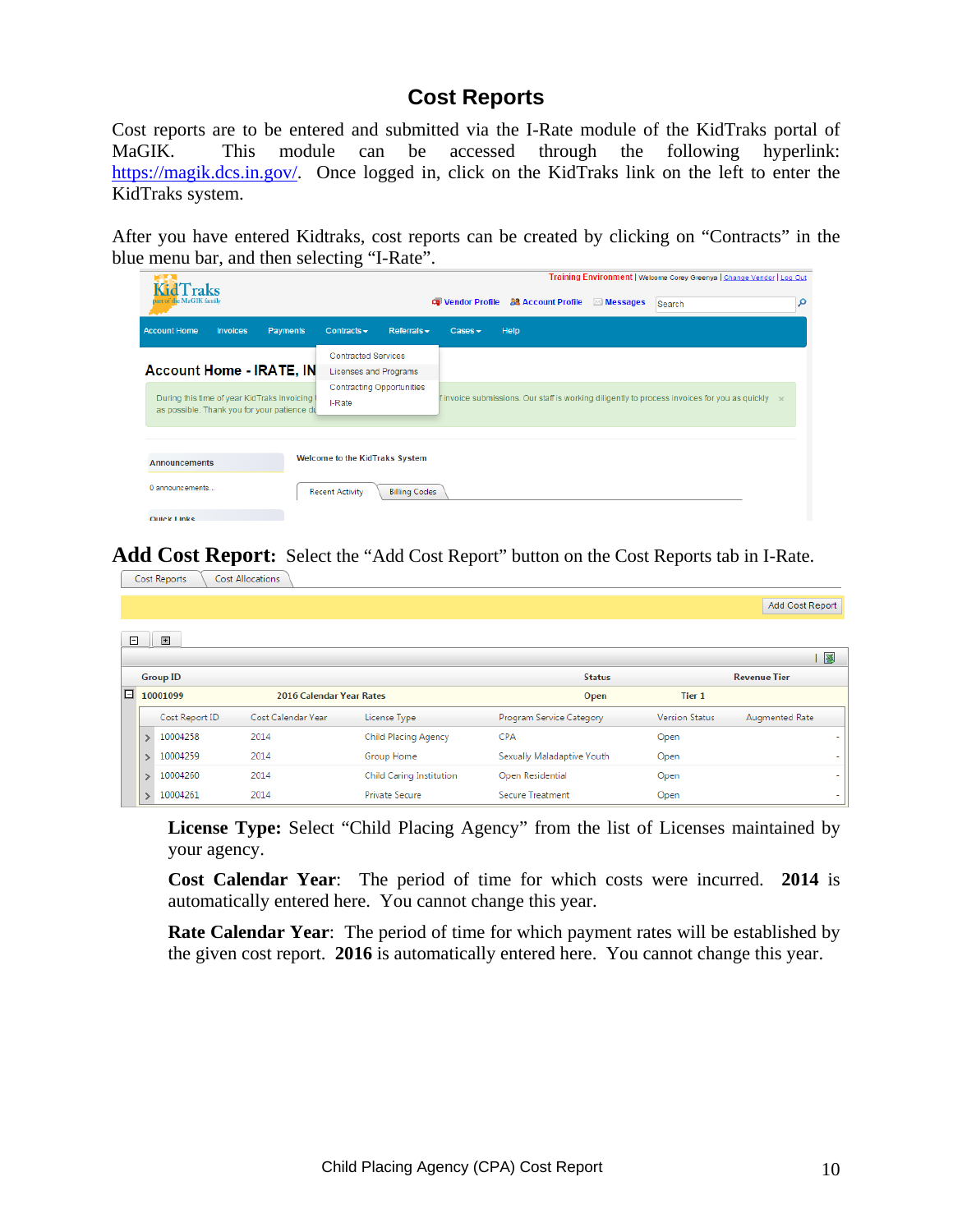**Add Cost Allocation:** You can add customized allocation methodologies to be used on the cost report. To do this, select the "Add Cost Allocation" button on the Cost Allocations tab in I-Rate.

|   | Cost Reports             |            | <b>Cost Allocations</b> |          |                          |                    |                      |                             |         |               |             |   |                                                                                   |
|---|--------------------------|------------|-------------------------|----------|--------------------------|--------------------|----------------------|-----------------------------|---------|---------------|-------------|---|-----------------------------------------------------------------------------------|
|   | <b>Cost Allocations</b>  |            |                         |          |                          |                    |                      |                             |         |               |             |   | <b>Add Cost Allocation</b>                                                        |
| ⊟ | $\pm$                    |            |                         |          |                          |                    |                      |                             |         |               |             |   |                                                                                   |
|   |                          |            |                         |          |                          |                    |                      |                             |         |               |             |   | 图                                                                                 |
|   | <b>Cost Report Group</b> |            |                         |          |                          |                    |                      |                             |         | <b>Status</b> |             |   | <b>Revenue Tier</b>                                                               |
| E | 10001099                 |            |                         |          | 2016 Calendar Year Rates |                    |                      |                             |         | Open          | Tier 1      |   |                                                                                   |
|   | Cost<br>Allocation       | <b>CPA</b> | Administrative          | Adoption | Maintenance              | Case<br>Management | <b>Non</b><br>$IV-E$ | <b>Behavioral</b><br>Health | Medical | Education     | Unallowable |   |                                                                                   |
|   | Square<br>Footage        | No         | 10.50%                  | ٠        | 68.50%                   | 2.00%              | ٠                    | 11.50%                      | ÷.      | 7.50%         |             | ۰ |                                                                                   |
|   | <b>Handsets</b>          | <b>Yes</b> | 19.45%                  | 2.00%    | $\sim$                   | 78.55%             | $\sim$               |                             |         |               |             |   | This methodology is<br>based on number of<br>telephone handsets used<br>by staff. |
|   | <b>Travel</b><br>Logs    | No         | 35.75%                  | ٠        | 46.25%                   | 18.00%             | $\overline{a}$       | ٠                           | ٠       | $\sim$        |             |   | This methodology is<br>based on travel logs<br>maintained by staff.               |

**Cost Report Group:** Select the Cost Report Group you want to add a customized allocation to from the list that is provided.

**Name:** Type in a name for your customized allocation.

**CPA:** Select this check box to use your customized allocation on the CPA cost report.

**Cost Activity Columns:** Enter in the percentage you would like allocated to each of the cost activity columns.

**Total:** Shows the sum of the percentages entered into the different cost activity columns. This total must equal 100%

**Comments:** Provide a brief description of your custom allocation.

## **ONCE A CUSTOM ALLOCATION IS SELECTED TO BE USED ON A COST REPORT, IT CANNOT BE MODIFIED.**

## **Programs**

#### **§1.1 PROGRAMS**

**Program**: Each of the four (4) categories of supervision and their three (3) separate age groups (twelve (12) programs) have been pre-populated in this section. Select each program (a new window will open), and enter each category of supervision's utilization. The only information that needs to be entered for each category of supervision is the utilization for that program. All other information cannot be edited.

- **Foster Care (Age 0-4; Age 5-13; Age 14-18)**: These categories are for a child with needs that can be met in a family and community based setting with access to school, friends, and resources.
- **Foster Care with Services (Age 0-4; Age 5-13; Age 14-18)**: These categories are for a child who has a behavioral health need that requires intervention. In addition to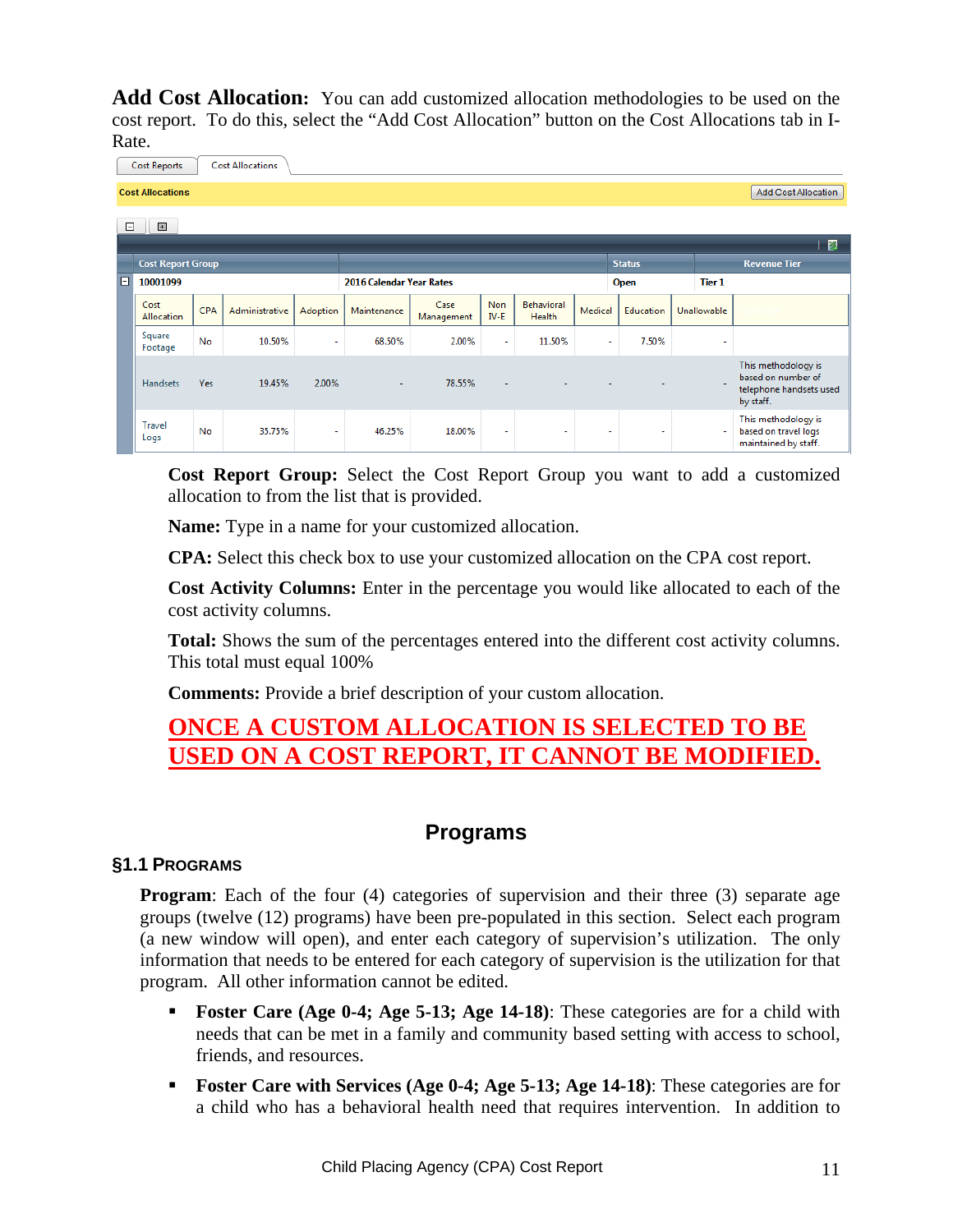foster care in the community, the child, family and foster family are supported with treatment and support services to address and manage identified behavioral health and developmental needs.

- **Therapeutic (Age 0-4; Age 5-13; Age 14-18)**: These categories are for a child who has serious emotional disturbances, significant behavior health needs and functional impairments, or developmental or physical disabilities.
- **Therapeutic Plus (Age 0-4; Age 5-13; Age 14-18)**: These categories are for a child who has behavioral health needs that qualify for treatment within a group home or residential setting but intensive therapeutic foster care services are available to meet the child's behavioral health and developmental needs.

**Days of Operation**: The report is required to detail a full year of cost data, whether it is budgeted cost data, or actual cost data. Because of this, 365 is already entered for each program.

**Utilization:** Enter the actual number of service days (census days) foster care was provided at each category of supervision. *Example*: 15 children were placed and provided foster care for 100 days during the year. Utilization would equal 1,500 (15 children x 100 days).

**CPA Per Diem**: Each category of supervision's Foster Parent Per Diem is pre-populated.

## **Personnel Costs**

#### **§3.1 SALARIES AND WAGES**

Section includes all salaries and wages (full and/or part time) paid for services rendered during the period for which the cost report has identified as the Cost Calendar Year. Salaries of employees chargeable to more than one program must be supported by documentation maintained by the operating agency that shows an equitable and appropriate distribution of time and effort.

[Total] cost column is a calculation of the sum of costs and FTEs that are allocated amongst the eight (8) cost/revenue columns, i.e. [Administrative], [Adoption], [Time Study], [Non IV-E (IL & Recreation)], [Behavioral Health], [Medical], [Education], and [Unallowable]. When allocating costs to these columns, be sure to check your math so that the total that you are allocating equals the amount that is identified in the [Total] column.

Only personnel costs associated with the child placing program are to be included. If staff members divide their time between child placement programs and other programs, report only that portion of salary attributable to the child placement program.

The value of volunteer services is not to be included on this cost report. Contract consultants and substitute or contract workers for whom no fringe benefits or taxes are paid are not to be included in this section. These costs are to be included in §3.3 Contracted Services.

#### **Cost Entry**

| Programs                               | <b>Personnel Costs</b>                   | <b>Program Costs</b> |     | <b>Indirect Costs</b>      |                |               | Revenue | <b>Issues</b>   |   | Events |                   | Attachments   |      |                      |   |      |
|----------------------------------------|------------------------------------------|----------------------|-----|----------------------------|----------------|---------------|---------|-----------------|---|--------|-------------------|---------------|------|----------------------|---|------|
| Salary and Wages                       | <b>Fringe Benefits and Payroll Taxes</b> |                      |     | <b>Contracted Services</b> |                |               |         |                 |   |        |                   |               |      |                      |   |      |
| S3.1 Salary and Wages<br>Add<br>Import |                                          |                      |     |                            |                |               |         |                 |   |        |                   |               |      |                      |   |      |
|                                        |                                          |                      |     |                            |                |               |         |                 |   |        |                   |               |      |                      |   |      |
|                                        | Position                                 | <b>Total</b>         |     |                            | Administrative |               |         | <b>Adoption</b> |   |        | <b>Time Study</b> |               |      | Non IV-E (IL / Rec.) |   | Beha |
|                                        |                                          | Cost                 | FTE | Cost                       | FTE            | $\frac{9}{6}$ | Cost    | FTE <sup></sup> | % | Cost   | <b>FTE</b>        | $\frac{9}{6}$ | Cost | FTE                  | % | Cost |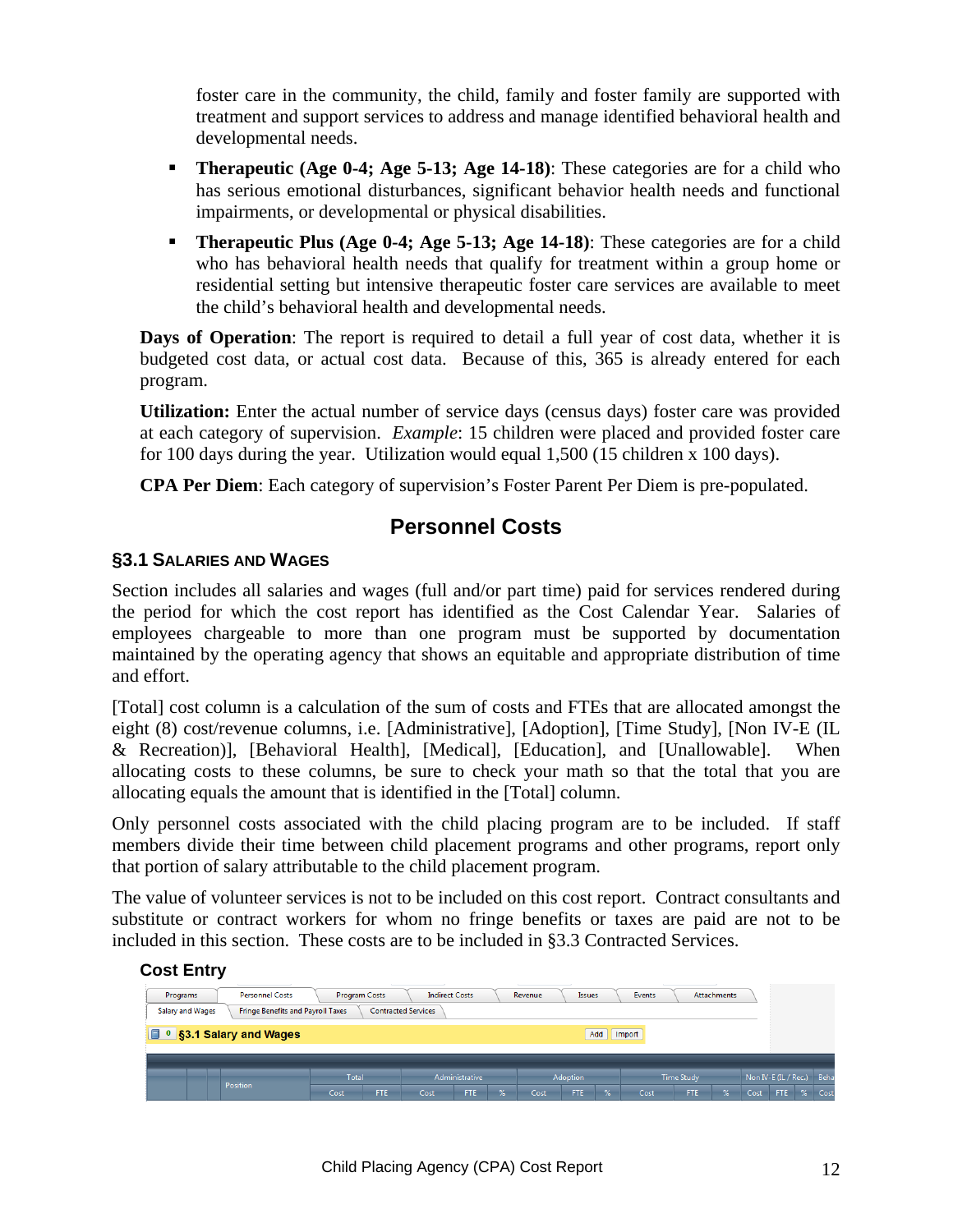**Add an individual positon:** Select the "Add" button at the top of this section. This will open a separate window where you can select from the provided drop down list the appropriate job title for the position that corresponds with the position you are entering cost data. The positions listed within the drop down list are fairly straight forward, but in the event that you cannot correlate your position to a position on the drop down list, contact the DCS Rate Setting Unit to clarify how your position should be entered. If a staff "wears multiple hats" for the agency, identify this staff on only one line entry and allocate the cost of this staff to the activity cost columns accordingly.

**Import position titles from another cost report:** Select the "Import" button at the top of this section. This will open a separate window where you can select the Cost Report ID of the report you would like to import position titles from. I-Rate will add each position that was used on the identified cost report. Click on each position to enter in cost and FTE information.

#### **\$ and FTE**

Enter the cost as it should be allocated to each of the cost activities, and its relative FTE (Full Time Equivalent); **(1 FTE = 2,080 hours worked in a year)**. For hourly employees, divide the total hours the position worked by 2,080 hours. For full-time, salaried employees, the FTE should equal 1.0000. The report will only show up to four (4) decimal places, and the I-Rate System rounds all FTEs to four decimal places. Identical positions should be reported on the same line entry, and their costs totaled as one. When entering cost and FTE information for a position, the Salary (cost  $\div$  FTE) and Hourly Wage (Salary  $\div$  2,080 hours) will be calculated automatically as cost and FTE figures are entered for each cost activity.

**Example for calculating FTEs:** Program employs a total of 4 full time Case Manager positions. Total hours worked for these 4 full time positions was 7,395 hours, and total compensation paid out to these 4 positions was \$105,000. For this position, 100% of the cost (\$105,000) would be allocated to the [\$] column of the [Time Study] column, with 3.5553 entered as the FTE  $(7,395$  hours  $\div 2,080$ hours per FTE).

#### **Examples:**

- An executive director administers both a child placing agency and a child caring institution and spends approximately 50% of his or her time at the placement agency and 50% at the child caring institution. Annual salary of \$100,000 is split \$50,000 (50%) for the child placing agency, and \$50,000 (50%) on the separate cost report for the child caring institution.
- Persons who act exclusively as management or administrative support for the child placement agency should have their entire salary listed in [Administrative]. Salaries of support or administrative staff who did not participate in the CPA RMS and whose function cannot be directly assigned to a direct service activity should be reported in this column. Examples include but are not limited to an Executive Director, Secretary, Bookkeeper, and Staff Development / Training.
- Costs of direct services staff that perform any activity relating to the permanent placement of a child into an adoptive home should be placed within the [Adoption] column.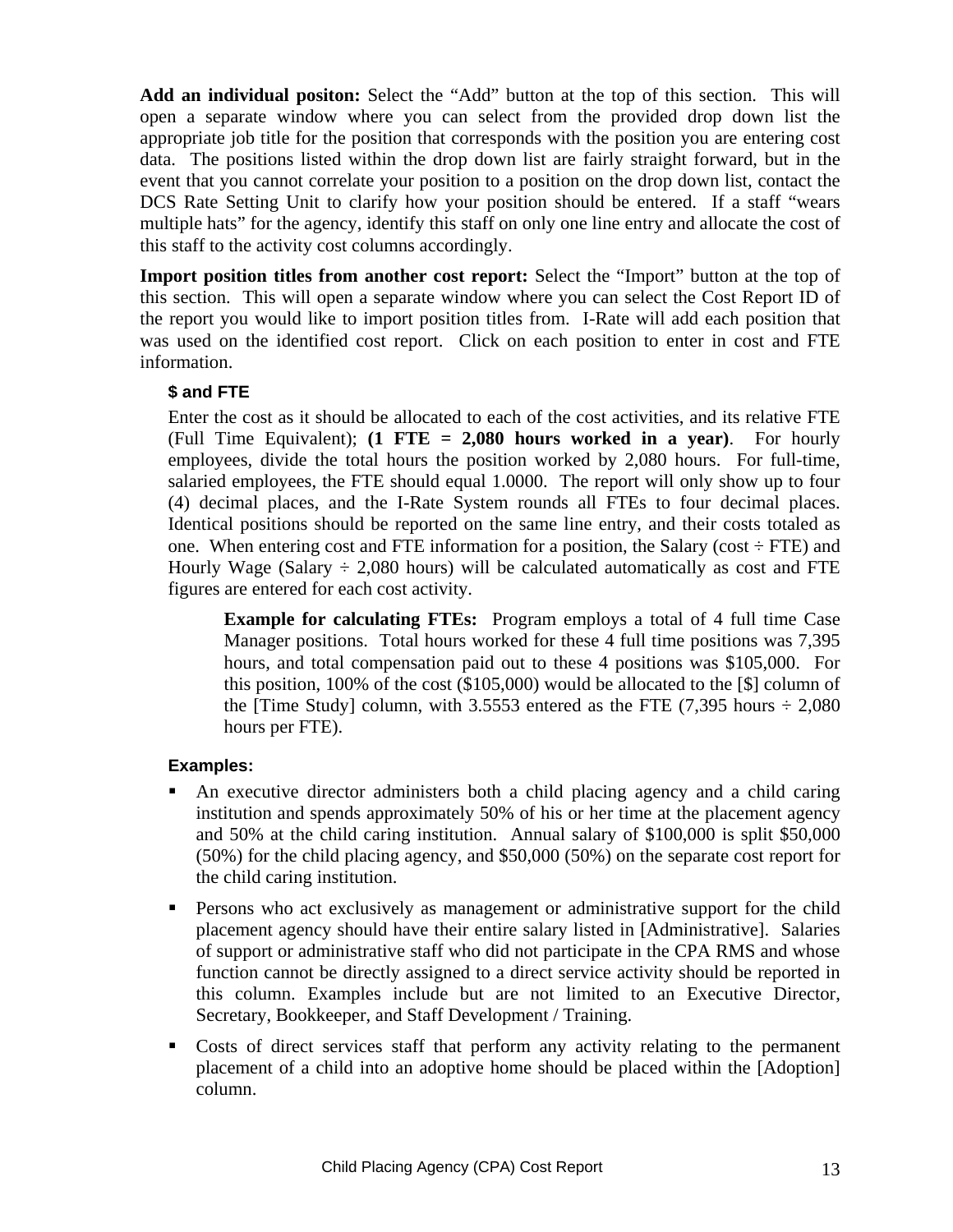- Costs of staff providing child placement services, case management and supervision of staff should be placed within the [Time Study] column.
- Costs of staff providing treatment and counseling services to children should be allocated to [Behavioral Health]. The purpose of such activities would be to ameliorate or remedy personal problems or behaviors which have been explicitly recognized in the case plan or plan of treatment for the individual child. Examples of positions allocated to this cost column might include a Therapist, Social Worker, and Counselor.
- Staff costs of medical professionals, who are licensed under State law as medical professionals qualified to administer medical procedures or treatment are included within the [Medical] column.
- Costs of staff related to the lobbying, fundraising, and/or research activities, or any other costs that are not Title IV-E Eligible or are considered unallowable per 465 IAC 2-17-23(c) should be allocated to the [Unallowable] column.

#### **Total**

This line is a total of costs and FTEs for each column. Total cost identified in the columns from [Administrative] to [Unallowable] equals the total listed in the [Total] column. The percentage of allocated Total Salaries and Wages to each of the cost activity columns is also noted within each column of this line.

#### **§3.2 FRINGE BENEFITS & PAYROLL TAXES**

Fringe benefits should be included in this section for those full and part time positions that were included in §3.1 Salaries and Wages. . In this section, costs are only identified as a total. Costs entered in this section are allocated to the cost activity columns by the allocated percentages that are identified on the "Total" line of §3.1 Salaries and Wages. A list of benefits has been provided. An additional line entitled "Other Fringe Benefits & Payroll Taxes" is provided for any cost that cannot be categorized into one of the lines provided. If a cost is identified on this line, you are required to enter a brief description of what is included in the cost in the "Comments" box of the "Other Fringe Benefits & Payroll Taxes" cost entry.

| Programs         |   | <b>Indirect Costs</b><br><b>Personnel Costs</b><br><b>Program Costs</b> | Revenue | <b>Issues</b>            | Events          | Atta |
|------------------|---|-------------------------------------------------------------------------|---------|--------------------------|-----------------|------|
| Salary and Wages |   | <b>Contracted Services</b><br><b>Fringe Benefits and Payroll Taxes</b>  |         |                          |                 |      |
|                  |   | <b>S3.2 Fringe Benefits and Payroll Taxes</b>                           |         |                          |                 |      |
|                  |   |                                                                         |         |                          |                 | 図    |
|                  |   |                                                                         |         | <b>Total</b>             |                 |      |
|                  |   | Cost Type                                                               | Cost    | % of §3.1                | <b>Comments</b> |      |
| 盲<br>$\bf{0}$    | 1 | Social Security & Medicare                                              | ٠       | $\overline{\phantom{a}}$ |                 |      |
| $\bf{0}$         |   | <b>Workers Compensation</b>                                             | $\sim$  | $\sim$                   |                 |      |

#### **Cost**

This column identifies the total for each cost identified in this section.

#### **% of §3.1**

This column identifies each cost's percentage of §3.1 Salary and Wages that have been identified on the cost report.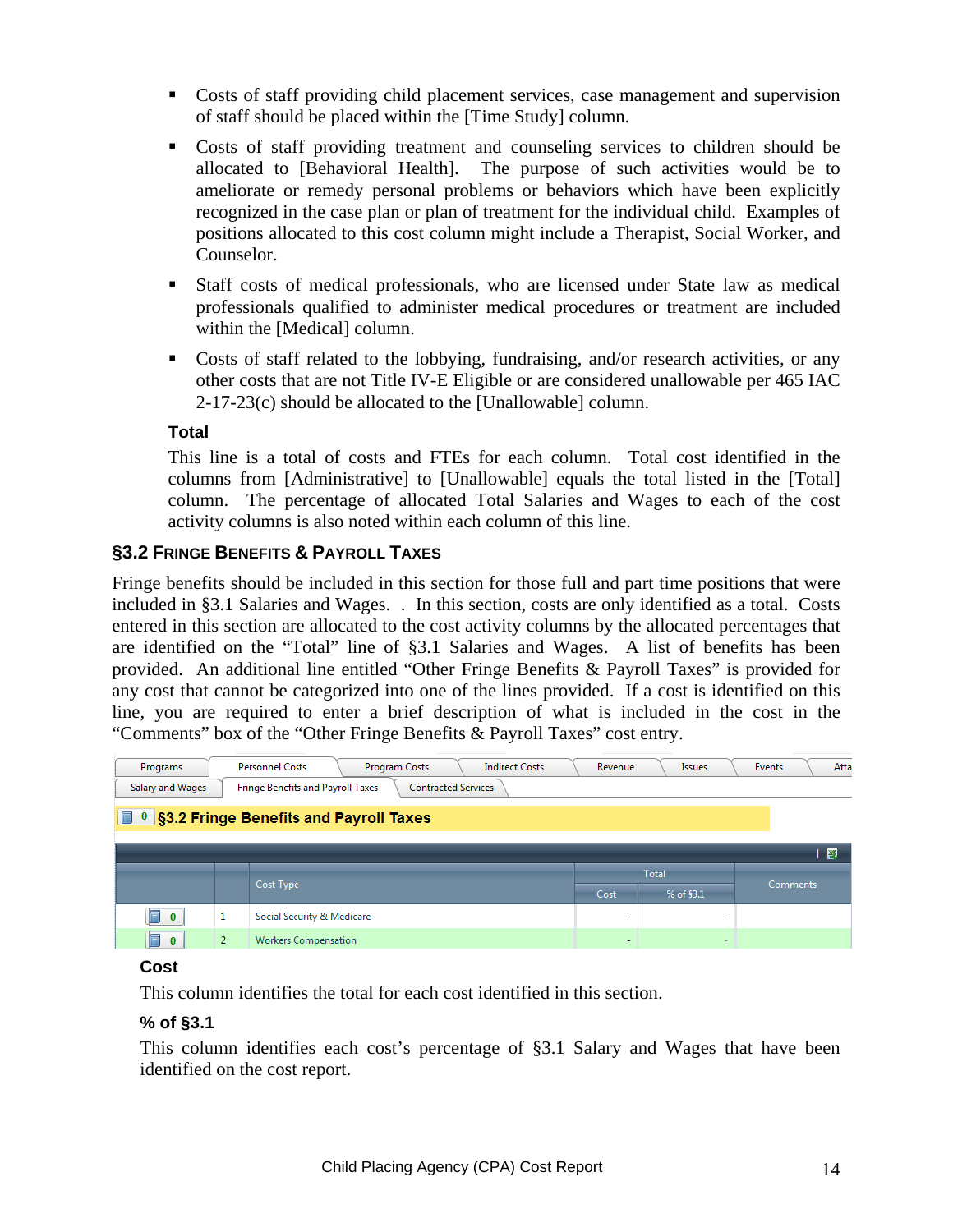#### **§3.3 CONTRACTED SERVICES**

Contracted services are costs incurred and provided by outside agencies or persons not classified as an employee of the agency. This relates to a person or persons for whom no fringe benefits or payroll taxes are paid.

#### **Cost Entry**



**Add an individual contracted service:** Select the "Add" button at the top of this section. This will open a separate window where you can select from the provided drop down list the appropriate job title for the service you are entering cost data. The contracted services listed within the drop down list are fairly straight forward, but in the event that you cannot correlate your contracted service to a contracted service on the drop down list, contact DCS to clarify how your contracted service should be entered. An additional line entitled "Other Contracted Services" is provided for any cost that cannot be categorized into one of the items provided. If a cost is identified on this line, you are required to enter a brief description of what is included in the cost in the "Comments" box of the "Other Contracted Services" cost entry.

**Import contracted services from another cost report:** Select the "Import" button at the top of this section. This will open a separate window where you can select the Cost Report ID of the report you would like to import contracted service titles from. I-Rate will add each contracted service that was used on the identified cost report. Click on each contracted service to enter in cost and FTE information.

#### **\$ and FTE**

Enter the cost as it should be allocated to each of the cost activities, and its relative FTE; **(1 FTE = 2,080 hours worked in a year)**. Divide the hours billed for the service(s) by 2,080 hours to calculate the FTE. If the service provided is not billable in time (hours), then the cost should not be identified in this section. This section is for contract services/personnel. Only services where an accurate FTE can be identified should be included in this section. If an accurate FTE cannot be identified for a provided service, then the associated cost for that service should be included in either §4.2 Operating and entered on the "Other Operating" line. When entering cost and FTE information for a contracted service, the Salary (cost  $\div$  FTE) and Hourly Wage (Salary  $\div$  2,080 hours) will be calculated automatically as cost and FTE figures are entered for each cost activity.

#### **Total**

This line is a total of costs and FTEs for each column. Total cost identified in the columns from [Administrative] to [Unallowable] equals the total listed in the [Total] column. The percentage of allocated Total Contracted Services to each of the cost activity columns is also noted within each column of this line.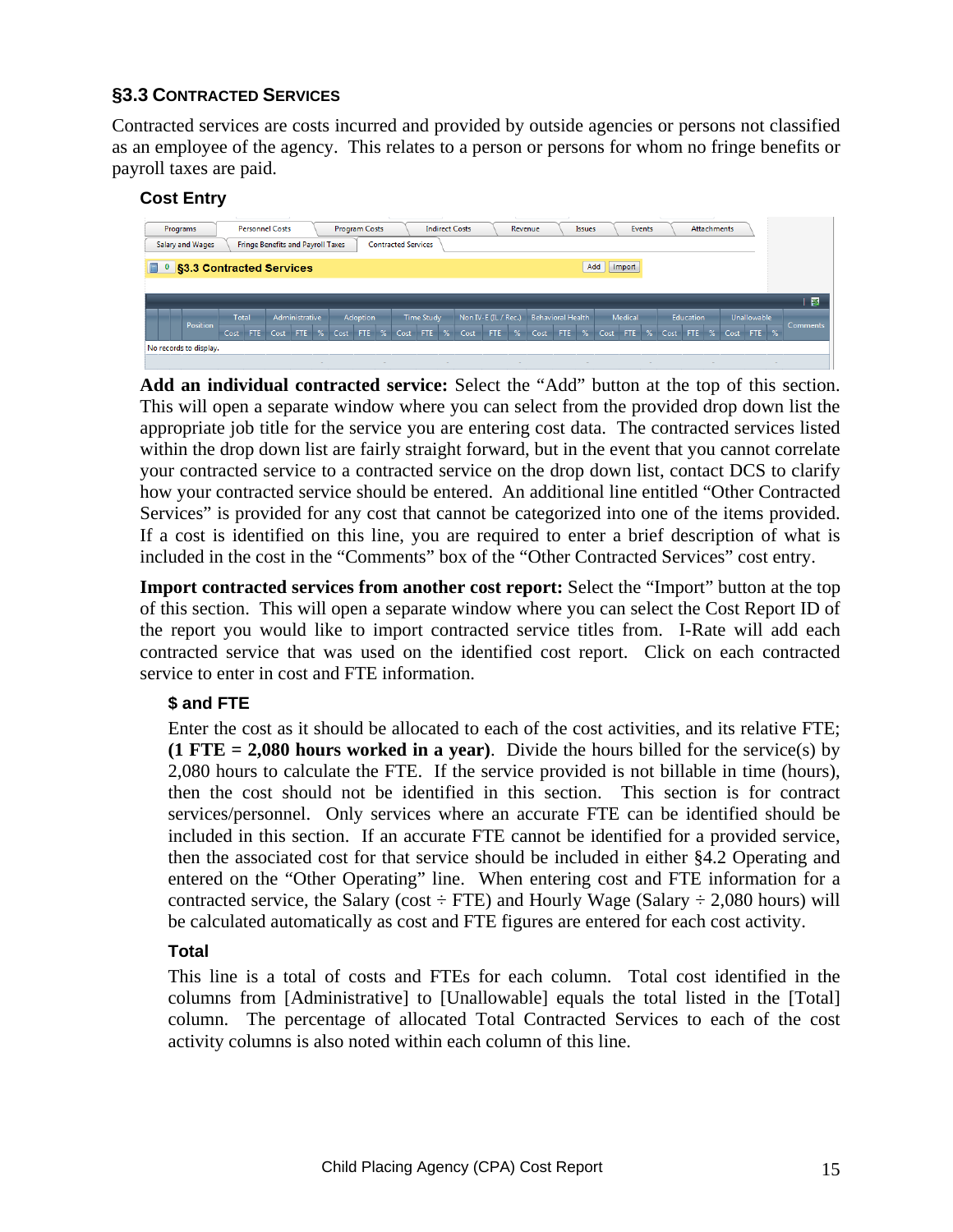## **Program Costs**

#### **§4.1 CHILD/RESIDENT**

Costs identified in this section are costs **SPECIFICALLY INCURRED FOR THE CHILDREN/RESIDENTS.** The [Total] column is a calculation of the sum of costs that are allocated amongst the cost activity columns, i.e. [Administrative], [Adoption], etc. Costs in this section can only be allocated to the [Unallowable] column. Costs identified in this section are Title IV-E Maintenance Costs, which are included within the per diem payment made to foster parents. Costs that comprise the Maintenance payment made to foster parents are referenced by 465 IAC 2-17-12. An additional line entitled "Other Child/Resident" is provided for any cost that cannot be categorized into one of the items provided. . If a cost is identified on this line, you are required to enter a brief description of what is included in the cost in the "Comments" box of the "Other Child/Resident" cost entry.



#### **Total**

This line is a total of costs for each column. Total cost identified in the columns from [Administrative] to [Unallowable] equals the total listed in the [Total] column. The percentage of allocated Total Child/Resident to each of the cost activity columns is also noted within each column of this line.

#### **§4.2 OPERATING**

Costs identified in this section are costs specifically incurred for the child placing program. The [Total] column is a calculation of the sum of costs that are allocated amongst the cost activity columns, i.e. [Administrative], [Adoption], etc. When allocating costs across multiple activities, be sure to check your math so that the total that you are allocating equals the amount that is identified in the [Total] column. An additional line entitled "Other Operating" is provided for any cost that cannot be categorized into one of the items provided. If a cost is identified on this line, you are required to enter a brief description of what is included in the cost in the "Comments" box of the "Other Operating" cost entry.

| Programs       | <b>Personnel Costs</b>                      |                 | <b>Program Costs</b> | <b>Indirect Costs</b> |     |          | Revenue | Issues          |      | Events                   |                          | <b>Attachments</b>       |        |         |                          |        |
|----------------|---------------------------------------------|-----------------|----------------------|-----------------------|-----|----------|---------|-----------------|------|--------------------------|--------------------------|--------------------------|--------|---------|--------------------------|--------|
| Child/Resident | Operating                                   | Occupancy       | <b>Travel</b>        | Summary               |     |          |         |                 |      |                          |                          |                          |        |         |                          |        |
|                | $\Box$ $\Omega$ S <sub>4</sub> .2 Operating |                 |                      |                       |     |          |         |                 |      |                          |                          |                          |        |         |                          |        |
|                |                                             |                 |                      |                       |     |          |         |                 |      |                          |                          |                          |        |         |                          |        |
|                |                                             |                 | Total                | Administrative        |     | Adoption |         | Case Management |      | Non IV-E (IL / Rec.)     |                          | <b>Behavioral Health</b> |        | Medical |                          | Educat |
|                | Cost Type                                   | Allocation      | Cost                 | Cost                  | %   | Cost     | %       | Cost            | %    | Cost                     | %                        | Cost                     | %      | Cost    | %                        | Cost   |
| f<br>$\bf{0}$  | <b>Food/Household Supplies</b>              | Handsets        | \$100.00             | \$19.45               | 19% | \$2.00   | 2%      | \$78.55         | 79 % | $\overline{\phantom{a}}$ | $\overline{\phantom{a}}$ | $\overline{\phantom{a}}$ | $\sim$ | $\sim$  | $\overline{\phantom{a}}$ |        |
| F<br>$\bf{0}$  | <b>Office Supplies</b>                      | <b>Handsets</b> | \$14,580.00          | \$2,835.81            | 19% | \$291.60 | 2%      | \$11,452.59     | 79 % | $\overline{\phantom{a}}$ |                          |                          |        |         |                          |        |

This section includes a diverse list of expenses related to the operation of a program. The following are a few examples of common issues: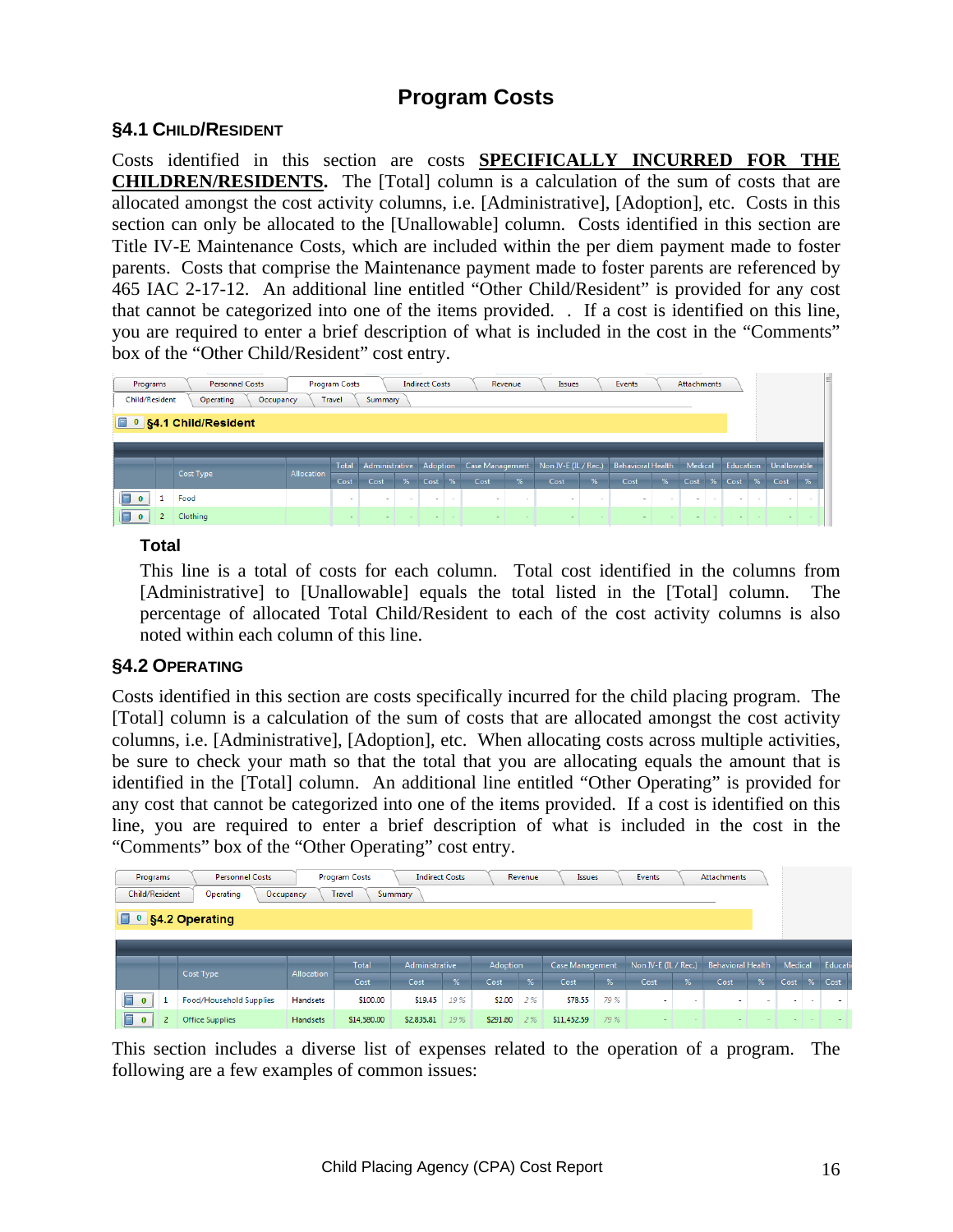- Drug testing for employees is an allowable cost, and should be entered on the "Employee" Recruitment" line and allocated to the cost activity column that correlates to the position for which the cost was incurred.
- Bank fees for normal business costs are allowable and should be entered on the "Fees, Dues, & Subscriptions" line and allocated to [Administrative]; however if those fees result from fines and penalties, then costs are considered unallowable and should be entered on the "Bad Debt" line and allocated to [Unallowable].
- **Example 1** Litigation expenses and fees as described within 465 IAC 2-17-23 (11) are to be included within the "Fees, Dues, & Subscriptions" line, and allocated to [Unallowable].

#### **Total**

This line is a total of costs for each column. Total cost identified in the columns from [Administrative] to [Unallowable] equals the total listed in the [Total] column. The percentage of allocated Total Operating to each of the cost activity columns is also noted within each column of this line.

#### **§4.3 OCCUPANCY**

Costs identified in this section are costs specifically incurred for the building, land, or other related occupancy costs of the residential program. The [Total] column is a calculation of the sum of costs that are allocated amongst the cost activity columns, i.e. [Administrative], [Adoption], etc. When allocating costs across multiple activities, be sure to check your math so that the total that you are allocating equals the amount that is identified in the [Total] column. An additional line entitled "Other Occupancy" is provided for any cost that cannot be categorized into one of the items provided. If a cost is identified on this line, you are required to enter a brief description of what is included in the cost in the "Comments" box of the "Other Occupancy" cost entry.

| <b>The product we are a considered and considered</b><br>Programs<br>Child/Resident |   | -------<br><b>Personnel Costs</b><br>Operating<br>Occupancy | -----------------------------<br><b>Program Costs</b><br>Travel | Summary                  | with a communication of the communications<br><b>Indirect Costs</b> |     | Revenue                  | <b>State Ave</b> | <b>Issues</b>            | Events |                      | $    -$<br><b>Attachments</b> |                          |   |         |               |
|-------------------------------------------------------------------------------------|---|-------------------------------------------------------------|-----------------------------------------------------------------|--------------------------|---------------------------------------------------------------------|-----|--------------------------|------------------|--------------------------|--------|----------------------|-------------------------------|--------------------------|---|---------|---------------|
| <b>同 0</b>                                                                          |   | §4.3 Occupancy                                              |                                                                 |                          |                                                                     |     |                          |                  |                          |        |                      |                               |                          |   |         |               |
|                                                                                     |   |                                                             |                                                                 |                          |                                                                     |     |                          |                  |                          |        |                      |                               |                          |   |         |               |
|                                                                                     |   | Cost Type                                                   | Allocation                                                      | Total                    | Administrative                                                      |     | Adoption                 |                  | Case Management          |        | Non IV-E (IL / Rec.) |                               | <b>Behavioral Health</b> |   | Medical |               |
|                                                                                     |   |                                                             |                                                                 | Cost                     | Cost                                                                | %   | Cost                     | $\frac{9}{6}$    | Cost                     | %      | Cost                 | %                             | Cost                     | % | Cost    | $\frac{9}{6}$ |
| Ē<br>$\bf{0}$                                                                       | 1 | Depreciation (Building & Grounds)                           |                                                                 | $\overline{\phantom{a}}$ | $\sim$                                                              |     | $\overline{\phantom{a}}$ | $\sim$           | $\overline{\phantom{a}}$ | $\sim$ | $\sim$               | $\sim$                        | ٠                        |   |         | $\sim$        |
| F<br>$\bf{0}$                                                                       |   | <b>Depreciation (Equipment)</b>                             | Handsets                                                        | \$39,300.00              | \$7,643.85                                                          | 19% | \$786.00                 | 2%               | \$30,870.15              | 79 %   |                      |                               |                          |   |         |               |

#### **Small Equipment Purchase**

Adhere to your agency's accounting practices for capitalizing an asset. If you record the asset as a small equipment purchase, and it is not capitalized, record the total cost of all small purchases on this line. If a cost is identified on this line, you are required to enter a brief description of what is included in the cost in the "Comments" box of the "Small Equipment Purchase" cost entry.

#### **Leased and Rented Equipment**

List the total applicable annual charge for all leased and rented equipment on this line. If a cost is identified on this line, you are required to enter a brief description of what is included in the cost in the "Comments" box of the "Leased and Rented Equipment" cost entry.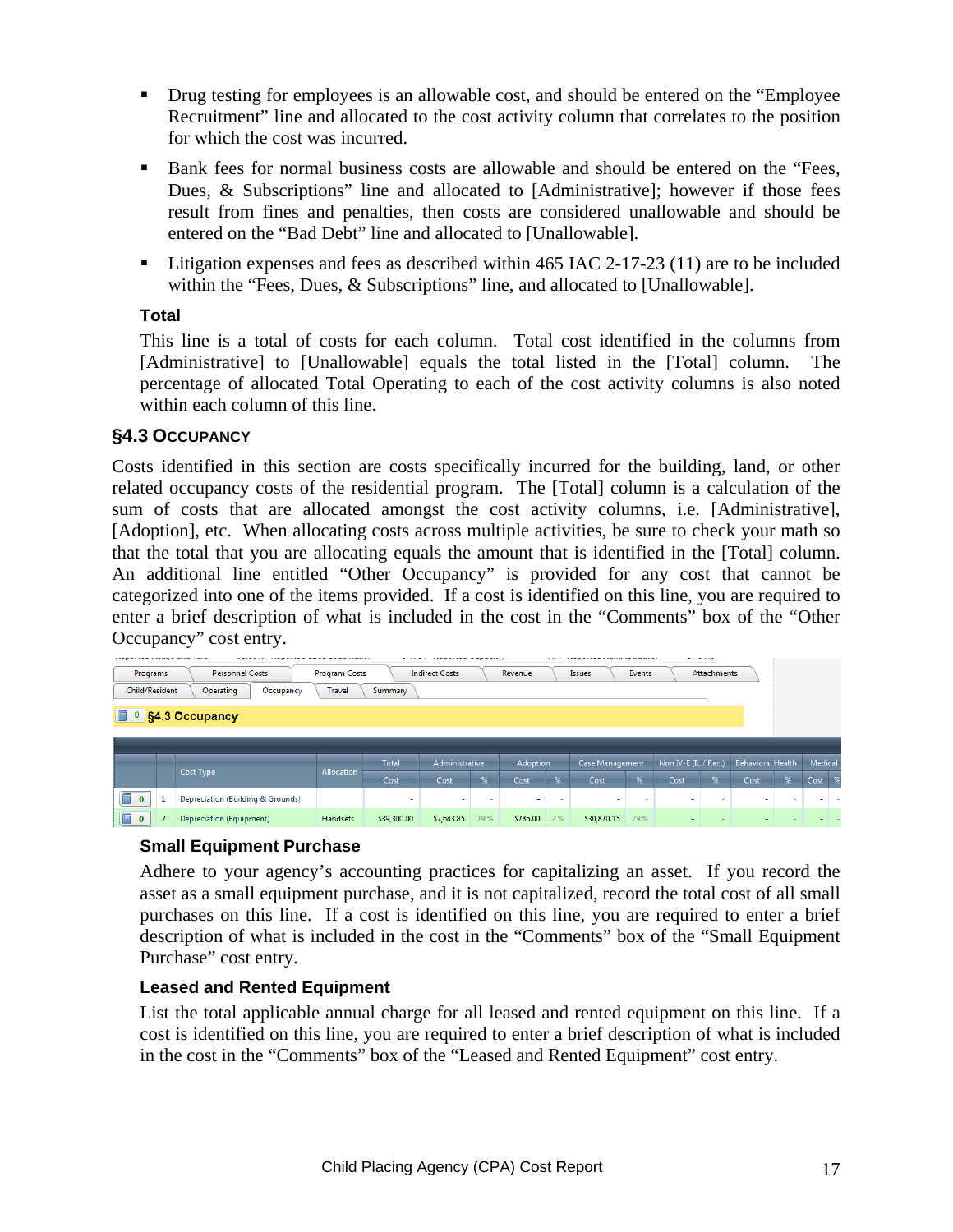#### **Total**

This line is a total of costs for each column. Total cost identified in the columns from [Administrative] to [Unallowable] equals the total listed in the [Total] column. The percentage of allocated Total Occupancy to each of the columns is also noted within each column of this line.

#### **§4.4 TRAVEL**

Costs identified in this section are costs specifically incurred for travel costs related to the operation of the residential program. The [Total] column is a calculation of the sum of costs that are allocated amongst the cost activity columns, i.e. [Administrative], [Adoption], etc. When allocating costs across multiple activities, be sure to check your math so that the total that you are allocating equals the amount that is identified in the [Total] column. An additional line entitled "Other Travel" is provided for any cost that cannot be categorized into one of the items provided. If a cost is identified on this line, you are required to enter a brief description of what is included in the cost in the "Comments" box of the "Small Equipment Purchase" cost entry.

Reimbursement for staff mileage is to be listed in the space provided at the actual rate paid, not to exceed the State Mileage Reimbursement Rate as reference by the following link:

#### **http://www.in.gov/idoa/2459.htm**

As of the published date of these instructions, the State of Indiana Mileage Reimbursement Rate is \$0.44 per mile. If your agency reimburses your staff at a rate that exceeds the State Mileage Reimbursement, allocate the overage to the [Unallowable] column.

| Programs       |    | <b>Personnel Costs</b>         | <b>Program Costs</b> |         | <b>Indirect Costs</b> |                          |                          | Revenue       |                 | <b>Issues</b> | Events                   |                          | Attachments              |        |         |        |           |        |
|----------------|----|--------------------------------|----------------------|---------|-----------------------|--------------------------|--------------------------|---------------|-----------------|---------------|--------------------------|--------------------------|--------------------------|--------|---------|--------|-----------|--------|
| Child/Resident |    | Operating<br>Occupancy         | Travel               | Summary |                       |                          |                          |               |                 |               |                          |                          |                          |        |         |        |           |        |
|                |    | <b>1 6 §4.4</b> Travel         |                      |         |                       |                          |                          |               |                 |               |                          |                          |                          |        |         |        |           |        |
|                |    |                                |                      |         |                       |                          |                          |               |                 |               |                          |                          |                          |        |         |        |           |        |
|                |    |                                |                      | Total   | Administrative        |                          | Adoption                 |               | Case Management |               | Non IV-E (IL / Rec.)     |                          | <b>Behavioral Health</b> |        | Medical |        | Education |        |
|                |    | Cost Type                      | Allocation           | Cost    | Cost                  | $\%$                     | Cost                     | $\frac{9}{6}$ | Cost            | %             | Cost                     | %                        | Cost                     | %      | Cost    | %      | Cost      | $\%$   |
|                |    |                                |                      |         |                       |                          |                          |               |                 |               |                          |                          |                          |        |         |        |           |        |
| F<br>$\bf{0}$  | -1 | Gas, Oil, Maintenance & Repair |                      | $\sim$  | ٠                     | $\overline{\phantom{a}}$ | $\overline{\phantom{0}}$ | $\sim$        | $\sim$          | $\sim$        | $\overline{\phantom{0}}$ | $\overline{\phantom{a}}$ | $\blacksquare$           | $\sim$ |         | $\sim$ | $\sim$    | $\sim$ |

#### **Total**

This line is a total of costs for each column. Total cost identified in the columns from [Administrative] to [Unallowable] equals the total listed in the [Total] column. The percentage of allocated Total Travel to each of the columns is also noted within each column of this line.

#### **§4.5 TOTAL DIRECT PROGRAM COSTS BY ACTIVITY TYPE**

This section can be viewed in the "Summary" tab of the "Program Costs" section of the cost report. Amounts identified here are the totals from §4.1 Child/Resident through §4.4 Travel.

| Programs                                         | <b>Personnel Costs</b> |                          | <b>Program Costs</b>     |          |                          | <b>Indirect Costs</b>    |        | Revenue                  |        | Issues                   |                          | <b>Events</b> |   |           | <b>Attachments</b>       |         |
|--------------------------------------------------|------------------------|--------------------------|--------------------------|----------|--------------------------|--------------------------|--------|--------------------------|--------|--------------------------|--------------------------|---------------|---|-----------|--------------------------|---------|
| Child/Resident                                   | Operating              | Occupancy                | Travel                   |          | Summary                  |                          |        |                          |        |                          |                          |               |   |           |                          |         |
| §4.5 Total Direct Program Costs by Activity Type |                        |                          |                          |          |                          |                          |        |                          |        |                          |                          |               |   |           |                          |         |
|                                                  |                        |                          |                          |          |                          |                          |        |                          |        |                          |                          |               |   |           |                          |         |
|                                                  | Total                  | Administrative           |                          | Adoption |                          | Case Management          |        | Non IV-E (IL / Rec.)     |        | <b>Behavioral Health</b> |                          | Medical       |   | Education |                          | Unallow |
| Cost Type                                        | Cost                   | Cost                     | %                        | Cost     | $\%$                     | Cost                     | %      | Cost                     | %      | Cost                     | $\frac{9}{6}$            | Cost          | % | Cost      | %                        | Cost    |
| <b>Child/Resident Total</b>                      | -                      | $\overline{\phantom{a}}$ | $\overline{\phantom{a}}$ |          | $\overline{\phantom{a}}$ | $\overline{\phantom{a}}$ | $\sim$ | $\overline{\phantom{a}}$ | $\sim$ | $\sim$                   | $\overline{\phantom{a}}$ |               |   |           | $\overline{\phantom{a}}$ |         |
|                                                  |                        |                          |                          |          |                          |                          |        |                          |        |                          |                          |               |   |           |                          |         |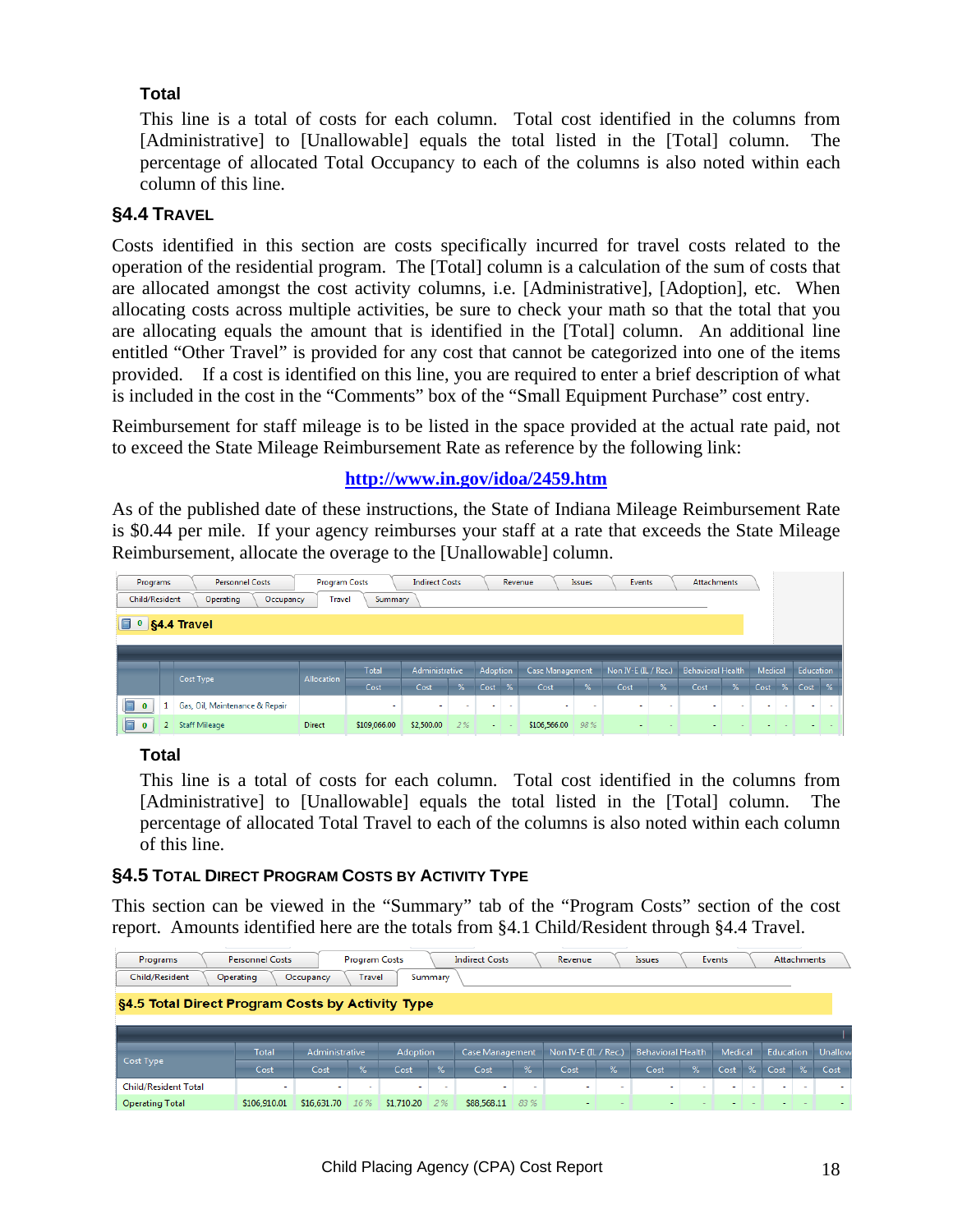## **Indirect Costs**

This section provides space for those multi-function agencies that incur indirect administrative cost. This page will be used primarily by those agencies that operate more than one program for which it is difficult to effectively allocate administrative costs associated with the child placing program(s). **COSTS REPORTED ON THIS PAGE MUST NOT BE DUPLICATED ELSEWHERE ON THE REPORT.** 

Indirect costs are those administrative costs incurred for a common or joint purpose, benefiting more than one service, cost center, or facility, but at least including the facility for which the cost report is submitted. Allowable indirect costs for the indirect cost pool include, but are not limited to, the accounting and budgeting functions, disbursing services, personnel administration and payroll preparation, procurement services, and general administrative.

Costs identified in the following two sections should be entered as the appropriate share of the child placing agency program listed on the "Programs" tab of the cost report. For example, your agency operates four programs, and you have included one of the programs on this cost report and are allocating indirect costs equally to all four programs. Given this information, 25% of the total indirect costs should be identified on this tab of the cost report.

#### **§5.1 INDIRECT PERSONNEL**

This section includes all costs (Salaries and Wages as well as Fringe Benefits & Payroll Taxes) relative to personnel costs incurred in an indirect manner by the program(s) listed on the "Programs" tab of the cost report. In this section, costs are only identified as a total. Positions included within each of the identified cost entries include, but are not limited to:

- **Senior Management**: C.E.O., C.F.O., C.O.O., C.I.O., Controller, and Executive Director
- **General Administrative**: Secretary, Administrative Assistant, Business Manager, Office Manager, Receptionist, Quality Assurance Staff
- **Human Resources:** Human Resources Director, Human Resources Staff, Staff Recruiter, Staff Trainer
- **Finance:** Accounting, Billing, Bookkeeper, Accounts Receivable, Accounts Payable, Payroll
- **Facilities Management**: Building Maintenance, Janitorial Staff, Housekeeper, Groundskeeper, Security
- **Management Information Systems: IT Staff, Support Services, Network Administrator,** Information Management
- **Fundraising / Development:** Development Director, Fundraising Manager, Public Relations, Marketing
- **Other Indirect Personnel**: An additional line entitled "Other Indirect Personnel" is provided for any personnel that cannot be categorized into one of the items provided. If a cost is identified on this line, you are required to enter a brief description of what is included in the cost in the "Comments" box of the "Other Indirect Personnel" cost entry.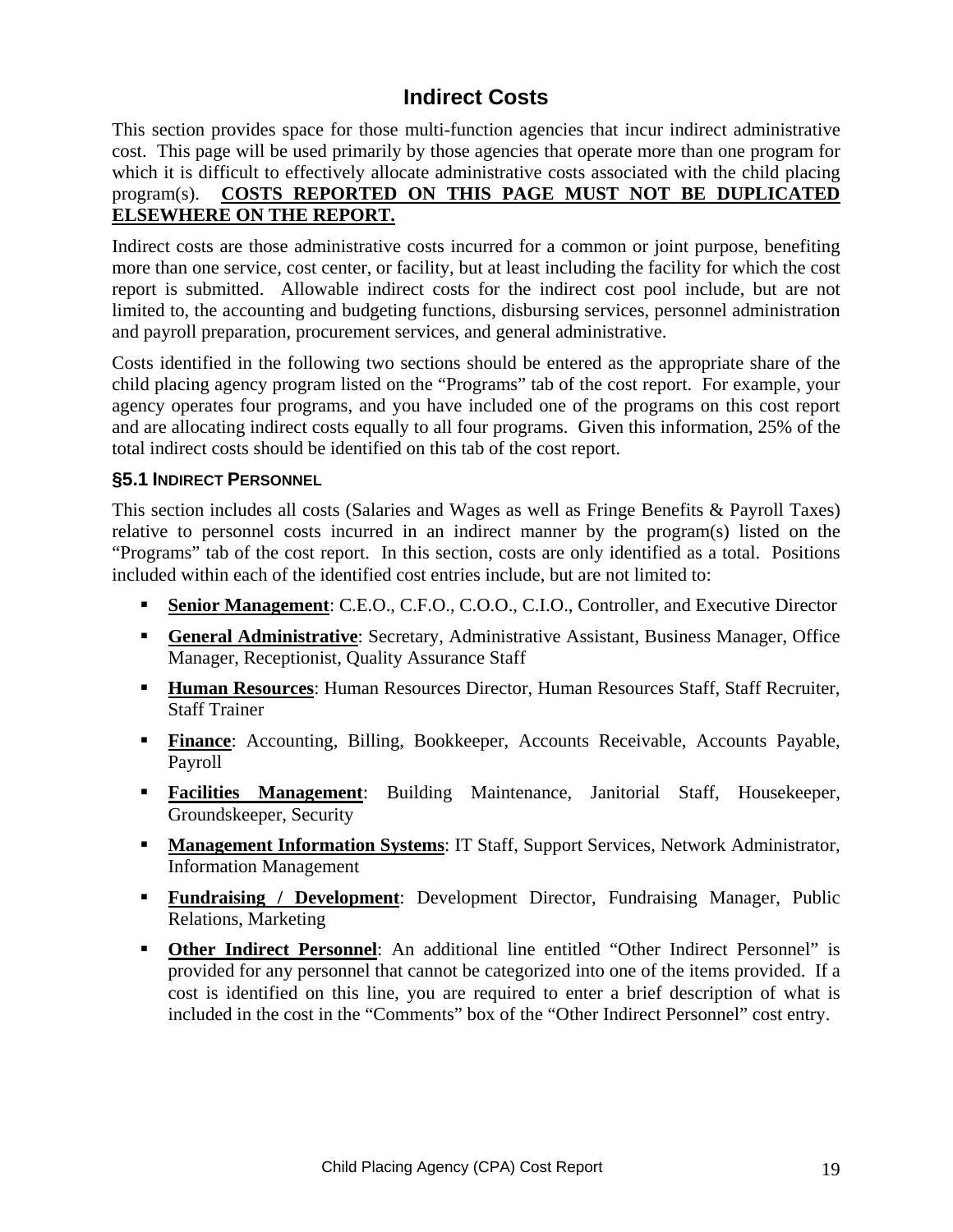| Programs           | <b>Personnel Costs</b> | Program Costs |                          | <b>Indirect Costs</b> | Revenue | Issues | Events | Attachments |
|--------------------|------------------------|---------------|--------------------------|-----------------------|---------|--------|--------|-------------|
| Personnel          | Operating<br>Summary   |               |                          |                       |         |        |        |             |
|                    | <b>85.1 Personnel</b>  |               |                          |                       |         |        |        |             |
|                    |                        |               |                          | 國                     |         |        |        |             |
|                    |                        |               |                          |                       |         |        |        |             |
|                    | Position               | Total         |                          | Comments              |         |        |        |             |
|                    |                        | Cost          | FTE:                     |                       |         |        |        |             |
| $\mathbf{0}$<br>л. | Senior Management      | \$132,057.00  | 0.3122                   |                       |         |        |        |             |
| 盲<br>$\bf{0}$      | General Administrative | $\sim$        | $\overline{\phantom{a}}$ |                       |         |        |        |             |

#### **Total**

This line totals the costs that are identified in this section.

#### **§5.2 INDIRECT OPERATING**

This section includes all costs relative to operational costs incurred in an indirect manner by the program(s) listed on the "Programs" tab of the cost report. In this section, costs are only identified as a total. Any cost incurred by staff identified in §5.1 Indirect Personnel should be included within this section.

| Programs           | Personnel Costs                | Program Costs | <b>Indirect Costs</b> | Revenue | Issues | Events | <b>Attachments</b> |
|--------------------|--------------------------------|---------------|-----------------------|---------|--------|--------|--------------------|
| Personnel          | Operating<br>Summary           |               |                       |         |        |        |                    |
|                    | <b>85.2 Operating</b>          |               |                       |         |        |        |                    |
|                    |                                |               | 图                     |         |        |        |                    |
|                    | Position                       | Total         | <b>Comments</b>       |         |        |        |                    |
|                    |                                | Cost          |                       |         |        |        |                    |
| 1<br>$\bf{0}$      | <b>Food/Household Supplies</b> |               |                       |         |        |        |                    |
| f<br>2<br>$\bf{0}$ | <b>Office Supplies</b>         | \$2,580.00    |                       |         |        |        |                    |

#### **Total**

This line totals the costs that are identified in this section.

#### **§5.3 TOTAL INDIRECT COSTS**

This section can be viewed in the "Summary" tab of the "Indirect Costs" section of the cost report. Amounts identified here are the totals from §5.1 Indirect Personnel and §5.2 Indirect Operating.

| <b>Personnel Costs</b><br>Programs | Program Costs | <b>Indirect Costs</b> | Revenue | Issues | Events | Attachments |
|------------------------------------|---------------|-----------------------|---------|--------|--------|-------------|
| Operating<br>Personnel<br>Summary  |               |                       |         |        |        |             |
| §5.3 Total Indirect Costs          |               |                       |         |        |        |             |
|                                    | 图             |                       |         |        |        |             |
|                                    |               |                       |         |        |        |             |
| Cost Type                          | Total         |                       |         |        |        |             |
|                                    | Cost          |                       |         |        |        |             |
| <b>Total Personnel Costs</b>       | \$213,857.00  |                       |         |        |        |             |
| <b>Total Operating Costs</b>       | \$147,370.00  |                       |         |        |        |             |
| <b>Total Indirect Costs</b>        | \$361,227.00  |                       |         |        |        |             |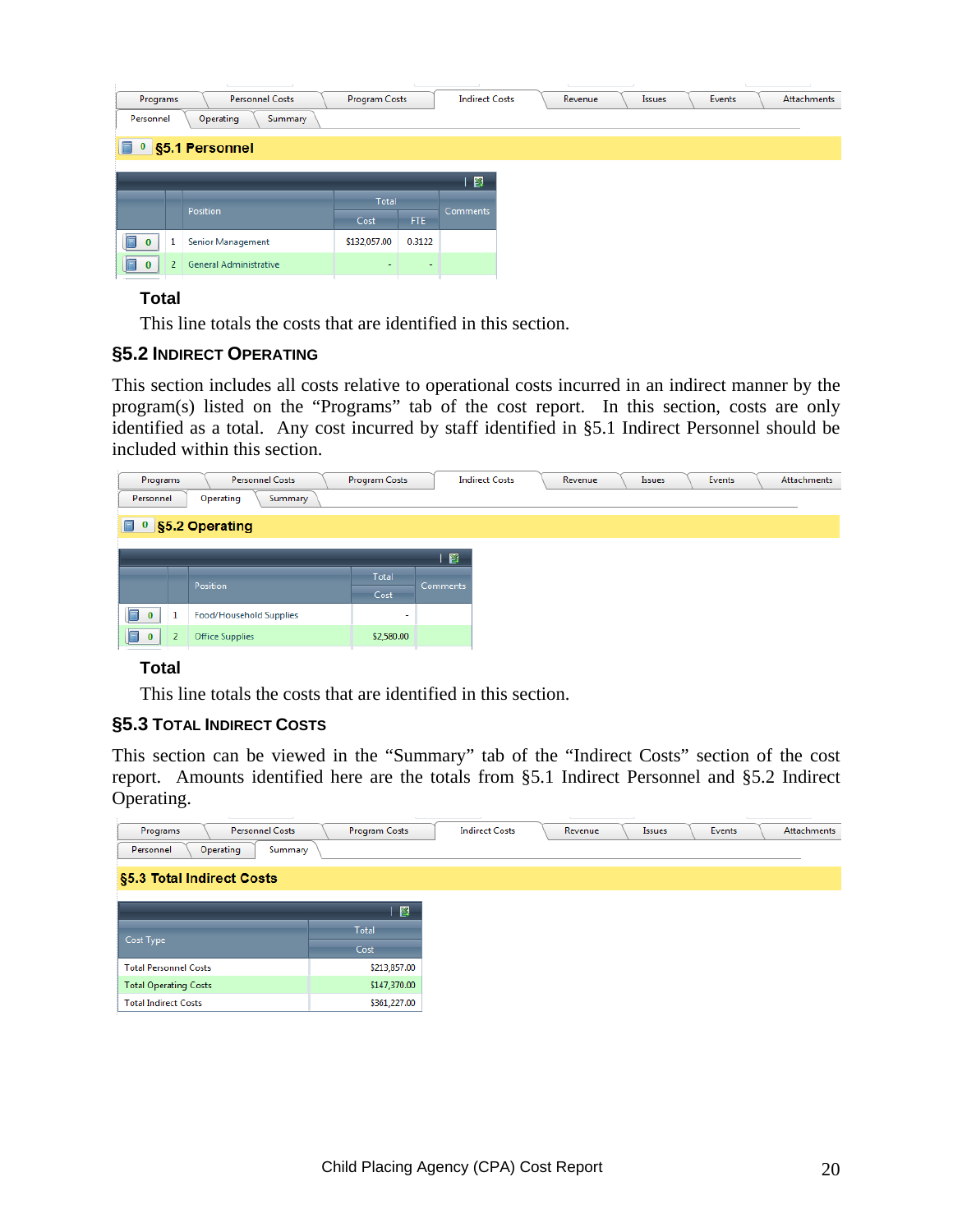## **Revenue**

All program or facility revenue received for services rendered, as cost reimbursement, grant award, contribution, or donations should be included on this tab. Completion of this section is not optional and should reflect all applicable sources of funding or revenue attributable to those services provided by the facility and/or staff persons included within the completed cost report, both directly and indirectly.

Each revenue source will be analyzed based upon the service funded by the grant source, and applied to the appropriate functional activity category, thus reducing the agency expenditure eligible for consideration in the final rate calculation.

#### **§6.1 DIRECT PROGRAM REVENUE**

Revenues included in this section would be those revenues that are directly generated by the child placing agency listed on the "Programs" tab of the cost report. The revenue entries are prepopulated, so no data entry is required in the [Payer / Revenue Source] column. The [Total] revenue column is a calculation of the sum of incomes that are allocated amongst the revenue activity columns, i.e. [Per Diem Payments / Add-Ons], [Adoption], etc. When allocating revenue across multiple activities, be sure to check your math so that the total that you are allocating equals the amount that is identified in the [Total] column. An additional line entitled "Other Direct Program Revenue" is provided for any revenue that cannot be categorized into one of the items provided. If revenue is identified on this line, you are required to enter a brief description of what is included in the revenue in the "Comments" box of the "Other Direct Program Revenue" cost entry.

| Programs<br><b>Direct</b> |   | <b>Personnel Costs</b><br>Indirect<br>Summary | Program Costs  | <b>Indirect Costs</b> |        | Revenue         |                |          | <b>Issues</b> |                          | Events          |         |                | <b>Attachments</b> |               |                         |               |        |            |
|---------------------------|---|-----------------------------------------------|----------------|-----------------------|--------|-----------------|----------------|----------|---------------|--------------------------|-----------------|---------|----------------|--------------------|---------------|-------------------------|---------------|--------|------------|
|                           |   | 6 0 §6.1 Direct Program                       |                |                       |        |                 |                |          |               |                          |                 |         |                |                    |               |                         |               |        |            |
|                           |   |                                               |                |                       |        |                 |                |          |               |                          |                 |         |                |                    |               |                         |               |        |            |
|                           |   | Revenue Type                                  | Total          | Per Diem Payments     |        | Case Management |                | Adoption |               | <b>Behavioral Health</b> |                 | Medical |                | Education          |               | Donations & Fundraising |               | Other  |            |
|                           |   |                                               | Cost           | Cost                  | $\%$   | Cost            | $\frac{96}{2}$ | Cost     | $-$ %         | Cost                     | $-96.$          | Cost    | $-96$          | Cost               | $\frac{9}{6}$ | Cost                    | $\frac{9}{6}$ | Cost   | %          |
| n<br>$\bullet$            |   | Indiana DCS                                   | \$3,123,115.00 | \$3,123,115.00        | 100 %  | $\sim$          |                | $\sim$   | $\sim$        | <b>.</b>                 | $\sim$          |         | $\sim$         | $\sim$             | $\sim$        |                         |               | $\sim$ | <b>.</b>   |
| $\blacksquare$            |   | Indiana DOC                                   | <b>.</b>       |                       |        |                 |                |          |               |                          |                 |         |                |                    |               |                         |               |        |            |
| n<br>$\bullet$            | 3 | Indiana DOE                                   | $\sim$         | $\sim$                | $\sim$ | <b>Section</b>  | <b>Service</b> | $\sim$   | $\sim$        | <b>Section</b>           | <b>Security</b> |         | <b>Service</b> | $\sim$             | $\sim$        | $\sim$                  | $\sim$        | ÷.     | <b>COL</b> |

**Total** 

This line is a total of revenue for each activity column. Total revenue identified in the columns from [Per Diem Payments / Add-Ons] to [Other] equals the total listed in the [Total] column. The percentage of allocated Total Direct Program Revenue to each of the revenue columns is also noted within each column of this line. .

#### **§6.2 INDIRECT REVENUE**

Revenues included in this section would be the proportionate share of the child placing agency program's revenues that are indirectly generated by the agency/vendor listed in the "VENDOR" section on the "Programs" tab of the cost report. The [Total] revenue column is a calculation of the sum of incomes that are allocated amongst the revenue activity columns, i.e. [Donations / Fundraising], [Other], etc. When allocating revenue across multiple activities, be sure to check your math so that the total that you are allocating equals the amount that is identified in the [Total] column. An additional line entitled "Other Indirect Revenue" is provided for any revenue that cannot be categorized into one of the items provided. If revenue is identified on this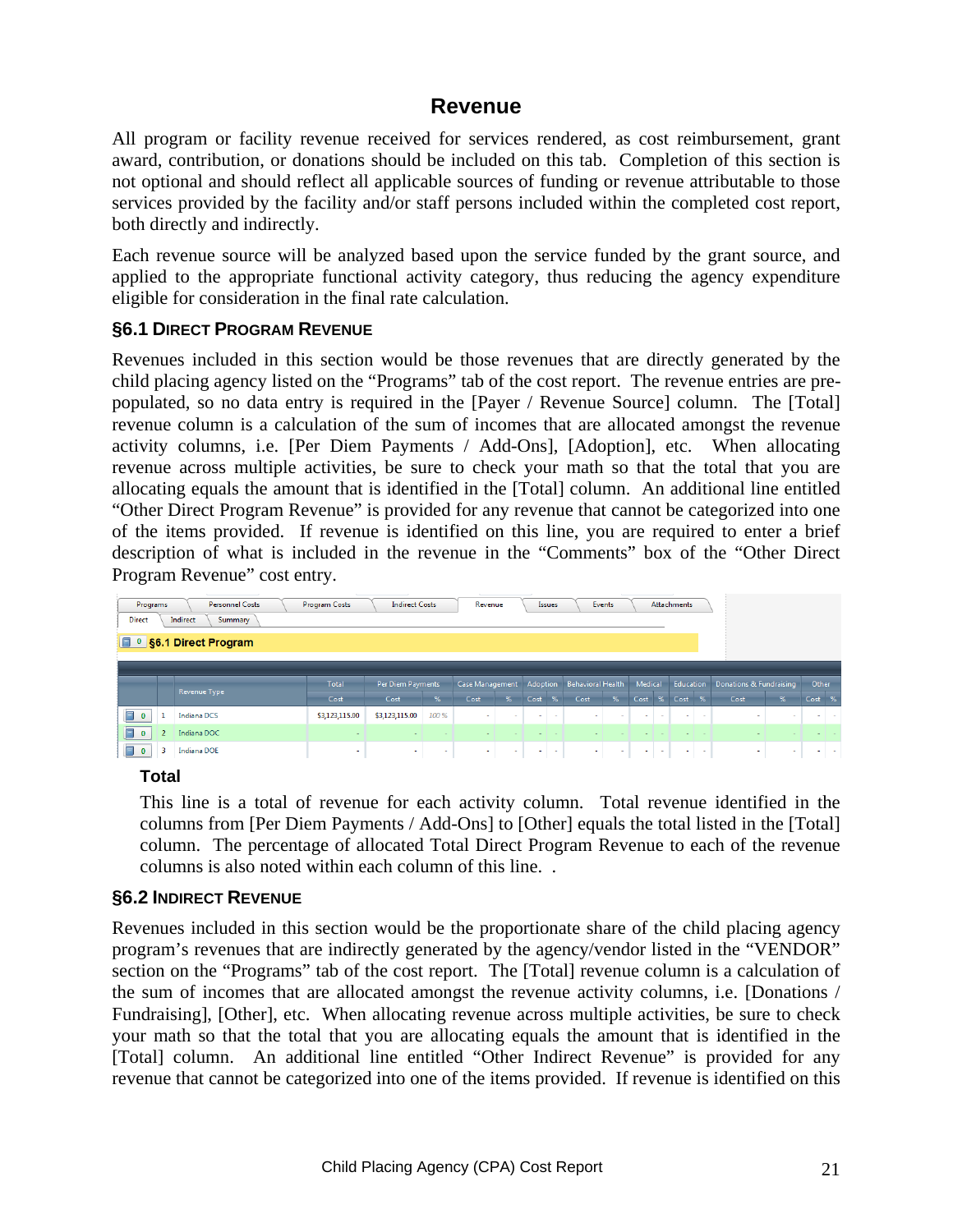line, you are required to enter a brief description of what is included in the revenue in the "Comments" box of the "Other Direct Program Revenue" cost entry.

| $\sim$        | $\overline{\phantom{a}}$ |                                |                        | ٠     |                   |               |                 |                       | ٠        | $\mathbf{r}$  | <b>Service</b>           |        |              |        |                          |               |                         |                    |      |
|---------------|--------------------------|--------------------------------|------------------------|-------|-------------------|---------------|-----------------|-----------------------|----------|---------------|--------------------------|--------|--------------|--------|--------------------------|---------------|-------------------------|--------------------|------|
|               | Programs                 |                                | <b>Personnel Costs</b> |       |                   | Program Costs |                 | <b>Indirect Costs</b> |          |               | Revenue                  |        | Issues       |        |                          | <b>Events</b> |                         | <b>Attachments</b> |      |
| <b>Direct</b> |                          | Indirect                       | Summary                |       |                   |               |                 |                       |          |               |                          |        |              |        |                          |               |                         |                    |      |
|               |                          | $\Box$ $\degree$ §6.2 Indirect |                        |       |                   |               |                 |                       |          |               |                          |        |              |        |                          |               |                         |                    |      |
|               |                          |                                |                        |       |                   |               |                 |                       |          |               |                          |        |              |        |                          |               |                         |                    |      |
|               |                          |                                |                        | Total | Per Diem Payments |               | Case Management |                       | Adoption |               | <b>Behavioral Health</b> |        | Medical      |        | Education                |               | Donations & Fundraising |                    | Oth  |
|               |                          | Revenue Type                   |                        | Cost  | Cost              | %             | Cost            | %                     | Cost     | $\frac{9}{6}$ | Cost                     | %      | Cost         | %      | Cost                     | %             | Cost                    | %                  | Cost |
| $\bf{0}$      |                          | Donations                      |                        | ۰.    | $\sim$            | $\sim$        | $\sim$          | $\sim$                | ۰        | $\sim$        | ۰.                       | $\sim$ | $\mathbf{r}$ | $\sim$ | $\overline{\phantom{a}}$ | $\sim$        | $\sim$                  | $\sim$             |      |
| 6 F           |                          |                                |                        |       |                   |               |                 |                       |          |               |                          |        |              |        |                          |               |                         |                    |      |

#### **Total**

This line is a total of revenue for each activity column. Total revenue identified in the columns from [Per Diem Payments / Add-Ons] to [Other] equals the total listed in the [Total] column. The percentage of allocated Total Indirect Revenue to each of the revenue columns is also noted within each column of this line.

#### **§6.3 TOTAL REVENUE**

This section can be viewed in the "Summary" tab of the "Revenue" section of the cost report. Amounts identified here are the totals from §6.1 Direct Program Revenue and §6.2 Indirect Revenue.

| Programs                            | <b>Personnel Costs</b> | Program Costs     |       |                          | <b>Indirect Costs</b> |                          |        | Revenue                  |        | <b>Issues</b> |        |                          | Events |                          | Attachments |                          |               |
|-------------------------------------|------------------------|-------------------|-------|--------------------------|-----------------------|--------------------------|--------|--------------------------|--------|---------------|--------|--------------------------|--------|--------------------------|-------------|--------------------------|---------------|
| Indirect<br><b>Direct</b>           | Summary                |                   |       |                          |                       |                          |        |                          |        |               |        |                          |        |                          |             |                          |               |
| §6.3 Total Revenue                  |                        |                   |       |                          |                       |                          |        |                          |        |               |        |                          |        |                          |             |                          |               |
|                                     |                        |                   |       |                          |                       |                          |        |                          |        |               |        |                          |        |                          |             |                          |               |
|                                     |                        |                   |       |                          |                       |                          |        |                          |        |               |        |                          |        |                          |             | 上图                       |               |
|                                     | Total                  | Per Diem Payments |       | Case Management          |                       | Adoption                 |        | <b>Behavioral Health</b> |        | Medical       |        | Education                |        | Donations & Fundraising  |             | Other                    |               |
| Revenue Type                        | Cost                   | Cost              | %     | Cost                     | %                     | Cost                     | %      | Cost                     | %      | Cost          | %      | Cost                     | %      | Cost                     | %           | Cost                     | $\frac{9}{6}$ |
| <b>Total Direct Program Revenue</b> | \$3,123,115.00         | \$3,123,115.00    | 100 % | $\overline{\phantom{a}}$ | ٠                     | $\overline{\phantom{a}}$ |        | ۰.                       | $\sim$ | $\sim$        | $\sim$ | $\overline{\phantom{a}}$ | ٠      | $\overline{\phantom{a}}$ | $\sim$      | ٠                        |               |
| <b>Total Indirect Revenue</b>       |                        |                   |       |                          |                       |                          |        |                          |        |               |        |                          |        |                          |             | $\overline{\phantom{a}}$ |               |
| <b>Total Revenue</b>                | \$3,123,115.00         | \$3,123,115.00    | 100 % |                          | $\sim$                |                          | $\sim$ | $\sim$                   | $\sim$ |               | $\sim$ |                          | $\sim$ |                          | $\sim$      | ٠                        |               |

#### **Issues**

Any questions or issues regarding the contents of the cost report will be identified on this tab by the DCS Rate Setting Unit. Each "Issue" is generated by the desk auditor. Once the review is complete, an email listing each issue will be sent to the person who completed the cost report. You will be required to provide a response to each issue. Only cost entries that have an "Open" issue can be edited (all other cost entries that do not have an "Open" issue cannot be edited once the cost report has been submitted).

|                         | Programs | <b>Personnel Costs</b>        | Program Costs           | <b>Indirect Costs</b> | Revenue    | <b>Issues</b> | Events              | <b>Attachments</b> |
|-------------------------|----------|-------------------------------|-------------------------|-----------------------|------------|---------------|---------------------|--------------------|
| <b>Issues</b>           |          |                               |                         |                       |            |               |                     |                    |
|                         |          |                               |                         |                       |            |               |                     | - 23               |
|                         | Issue ID | <b>Name</b>                   | <b>Section</b>          | Line Number           | Category   | <b>Status</b> | Created By          | Date               |
| $\overline{\mathsf{x}}$ | 1002867  | <b>Licencsing Coordinator</b> | <b>Salary And Wages</b> | 4                     | Allocation | Open          | Nicholson, Robert A | 02/11/2015         |
| $\overline{\mathsf{x}}$ | 1002868  | Administrative Assisstant     | <b>Salary And Wages</b> |                       | Amount     | Open          | Nicholson, Robert A | 02/11/2015         |
| $\mathsf{x}$            | 1002870  | Number of locations/offices   | Programs                |                       | General    | Open          | Nicholson, Robert A | 02/11/2015         |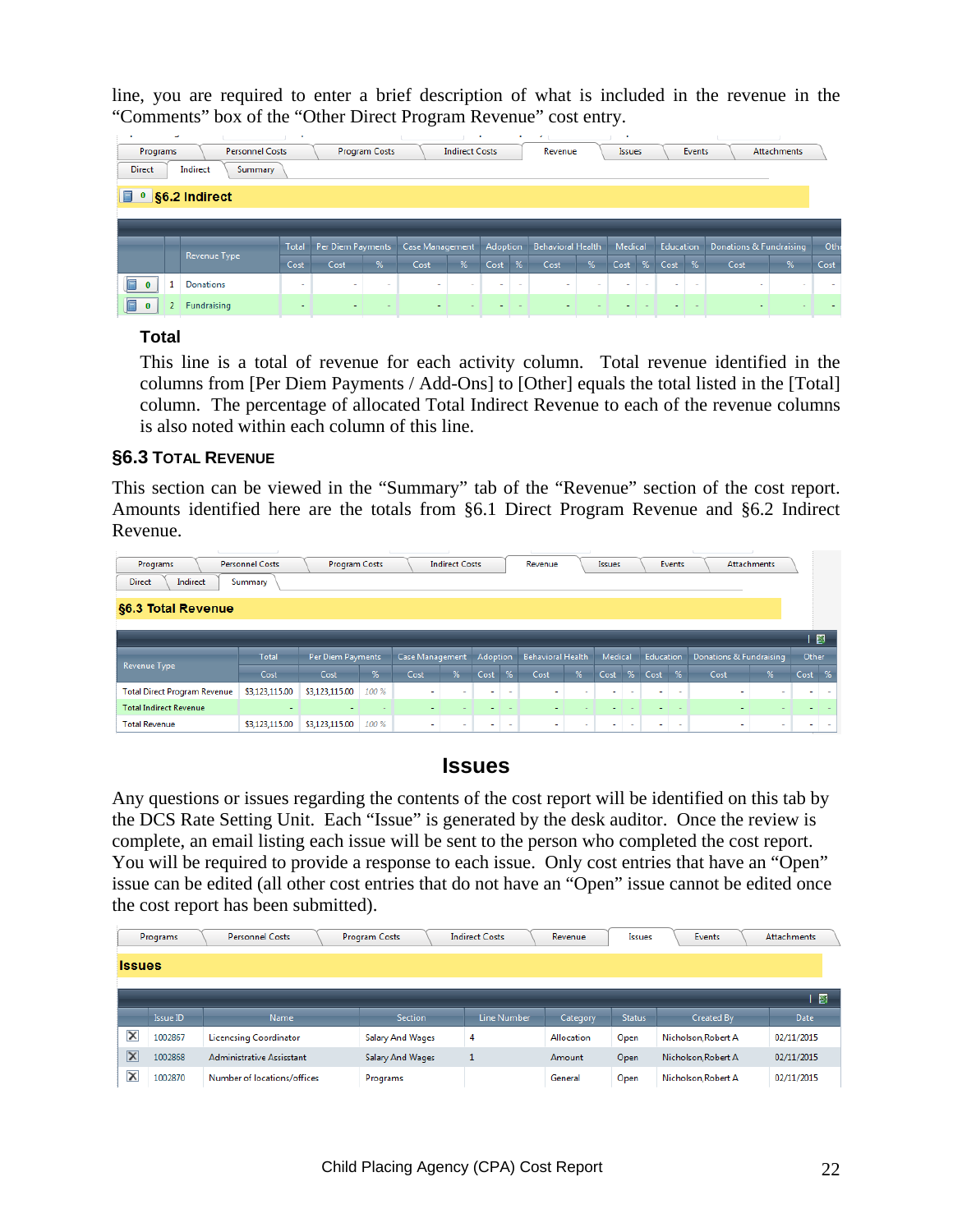## **Events**

All events (i.e. submission date, desk audit completed, etc.) relating to the cost report will be recorded on this tab.

| Programs                        | Personnel Costs | <b>Program Costs</b>                    | <b>Indirect Costs</b> | Revenue | <b>Issues</b> | Events             | <b>Attachments</b> |
|---------------------------------|-----------------|-----------------------------------------|-----------------------|---------|---------------|--------------------|--------------------|
| <b>Events</b>                   |                 |                                         |                       |         |               | Add                |                    |
|                                 |                 |                                         |                       |         |               |                    | 図                  |
| Event                           | <b>Date</b>     | <b>Description</b>                      |                       |         |               | <b>Created By</b>  | <b>Create Date</b> |
| <b>Version Created</b>          | 02/06/2015      | Version 1 created.                      |                       |         |               | cgreenya@gmail.com | 02/06/2015         |
| Cost Report Submitted to DCS    | 02/11/2015      | Cost Report submitted to DCS by vendor. |                       |         |               | cgreenya@gmail.com | 02/11/2015         |
| <b>Desk Audit Started</b>       | 02/11/2015      | Desk audit started.                     |                       |         |               | RNicholson         | 02/11/2015         |
| Issue email sent to vendor      | 02/11/2015      | Issue email sent to vendor.             |                       |         |               | <b>RNicholson</b>  | 02/11/2015         |
| DCS notified of issue responses | 02/11/2015      | DCS notified of issues responses.       |                       |         |               | cgreenya@gmail.com | 02/11/2015         |

## **Attachments**

Any supporting documentation (i.e. licenses, audits, allocation spreadsheets, etc.) can be uploaded on this tab.

| <b>Personnel Costs</b><br>Program Costs<br>Programs |  |                              | <b>Indirect Costs</b> | Revenue            | Events<br><b>Issues</b> |  |  | Attachments |             |
|-----------------------------------------------------|--|------------------------------|-----------------------|--------------------|-------------------------|--|--|-------------|-------------|
| <b>Attachments</b>                                  |  |                              |                       |                    |                         |  |  |             | Add         |
|                                                     |  |                              |                       |                    |                         |  |  |             | 图           |
| Attachment                                          |  |                              |                       | Created By         |                         |  |  |             | Create Date |
|                                                     |  | CPA Cost Template 2014.xlsx. |                       | cgreenya@gmail.com |                         |  |  |             | 02/16/2015  |

## **SUBMISSION OF COST REPORT**

All cost reports are to be submitted via the I-Rate module of the KidTraks portal of MaGIK. Any other supporting documents (License, Audit, etc.) can be attached to the cost report by uploading the file(s) using the "Attachments" tab of the cost report, or can be mailed to:

> Indiana Department of Child Services Attention: Rate Setting Unit 402 W. Washington St., Room W392 MS-50 Indianapolis, IN 46204

Questions about this report, its format, contents, or completion may be addressed to Corey Greenya via telephone at (317) 234-7327, or via email at Corey.Greenya@dcs.IN.gov.

#### **IMPORTANT REMINDERS**

- An agency that operates more than one type of program should have, and retain a cost allocation plan that fairly and equitably distributes costs to each of the residential programs.
- **Manually enter all data.**
- Enter real numbers into the cost report. Formulas cannot be entered.
- Do not use duplicate positions in use duplicate positions in §3.1 Salaries and Wages and/or §3.3 Contracted Services.
- Round all FTEs to four (4) decimal places.
- Do not allocate staff to multiple cost line entries unless they have changed positions during the year.